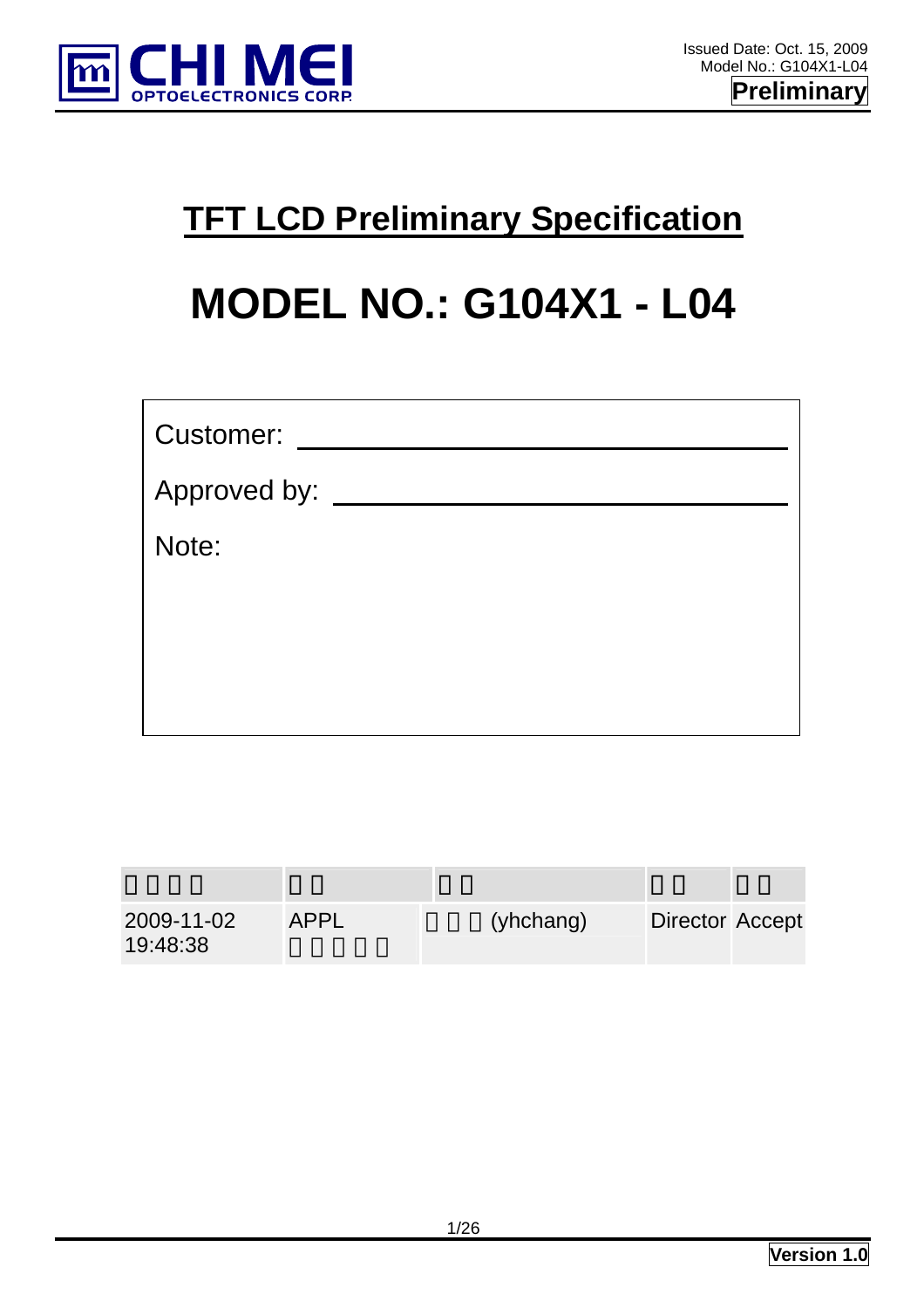

## - CONTENTS -

| <b>REVISION HISTORY</b>                                                                                                                                         | 3  |
|-----------------------------------------------------------------------------------------------------------------------------------------------------------------|----|
| 1. GENERAL DESCRIPTION<br>1.1 OVERVIEW<br>1.2 FEATURES<br>1.3 APPLICATION<br>1.4 GENERAL SPECIFICATIONS<br>1.5 MECHANICAL SPECIFICATIONS                        | 4  |
| 2. ABSOLUTE MAXIMUM RATINGS<br>2.1 ABSOLUTE RATINGS OF ENVIRONMENT<br>2.2 ELECTRICAL ABSOLUTE RATINGS<br>2.2.1 TFT LCD MODULE<br>2.2.2 LED CONVERTER            | 5  |
| 3. ELECTRICAL CHARACTERISTICS<br>3.1 TFT LCD MODULE<br>3.2 LED CONVERTER                                                                                        | 6  |
| 4. BLOCK DIAGRAM<br><b>4.1 TFT LCD MODULE</b>                                                                                                                   | 9  |
| 5. INTERFACE PIN ASSIGNMENT<br>5.1 TFT LCD MODULE<br>5.2 BACKLIGHT UNIT<br>5.3 COLOR DATA INPUT ASSIGNMENT                                                      | 10 |
| <b>6. INTERFACE TIMING</b><br>6.1 INPUT SIGNAL TIMING SPECIFICATIONS<br>6.2 POWER ON/OFF SEQUENCE<br>6.3 THE INPUT DATA FORMAT<br><b>6.4 SCANNING DIRECTION</b> | 12 |
| 7. OPTICAL CHARACTERISTICS<br>7.1 TEST CONDITION<br>7.2 OPTICAL SPECIFICATIONS                                                                                  | 16 |
| 8. RELIABILITY TEST CRITERIA                                                                                                                                    | 20 |
| 9.PACKAGING<br>9.1 PACKING SPECIFICATIONS<br>9.2 PACKING METHOD                                                                                                 | 21 |
| 10. DEFINITION OF LABELS                                                                                                                                        | 23 |
| <b>11. PRECAUTIONS</b><br>11.1 ASSEMBLY AND HANDLING PRECAUTIONS<br><b>11.2 SAFETY PRECAUTIONS</b>                                                              | 24 |
| 12. MECHANICAL CHARACTERISTIC                                                                                                                                   | 25 |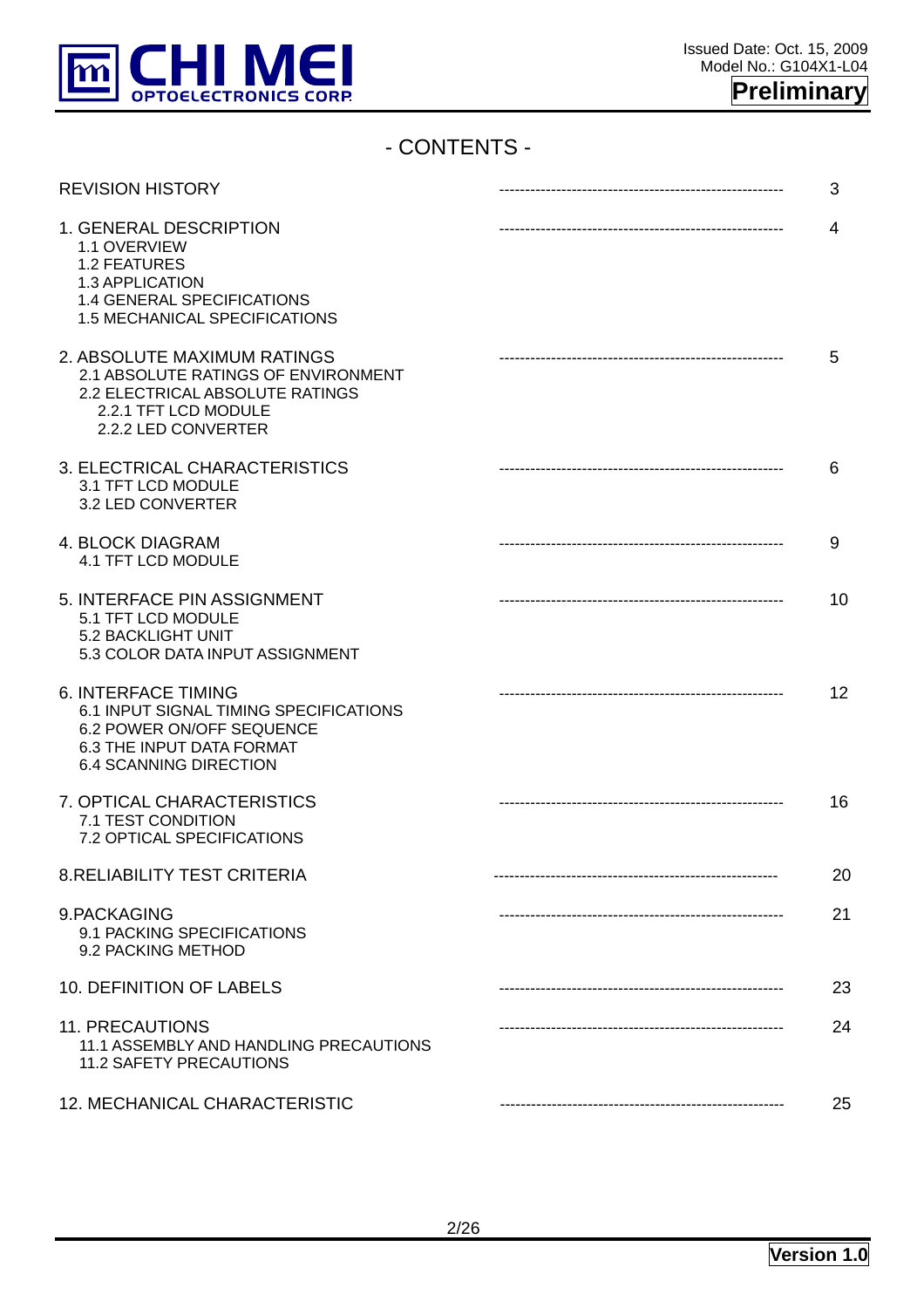

## **Preliminary**

#### **REVISION HISTORY**

| Version | <b>Date</b> | Page<br>(New)  | <b>Section</b>            | <b>Description</b>                |
|---------|-------------|----------------|---------------------------|-----------------------------------|
| $1.0\,$ | 2009/10/15  | $\mathsf{All}$ | $\overline{\mathsf{All}}$ | Preliminary spec was first issued |
|         |             |                |                           |                                   |
|         |             |                |                           |                                   |
|         |             |                |                           |                                   |
|         |             |                |                           |                                   |
|         |             |                |                           |                                   |
|         |             |                |                           |                                   |
|         |             |                |                           |                                   |
|         |             |                |                           |                                   |
|         |             |                |                           |                                   |
|         |             |                |                           |                                   |
|         |             |                |                           |                                   |
|         |             |                |                           |                                   |
|         |             |                |                           |                                   |
|         |             |                |                           |                                   |
|         |             |                |                           |                                   |
|         |             |                |                           |                                   |
|         |             |                |                           |                                   |
|         |             |                |                           |                                   |
|         |             |                |                           |                                   |
|         |             |                |                           |                                   |
|         |             |                |                           |                                   |
|         |             |                |                           |                                   |
|         |             |                |                           |                                   |
|         |             |                |                           |                                   |
|         |             |                |                           |                                   |
|         |             |                |                           |                                   |
|         |             |                |                           |                                   |
|         |             |                |                           |                                   |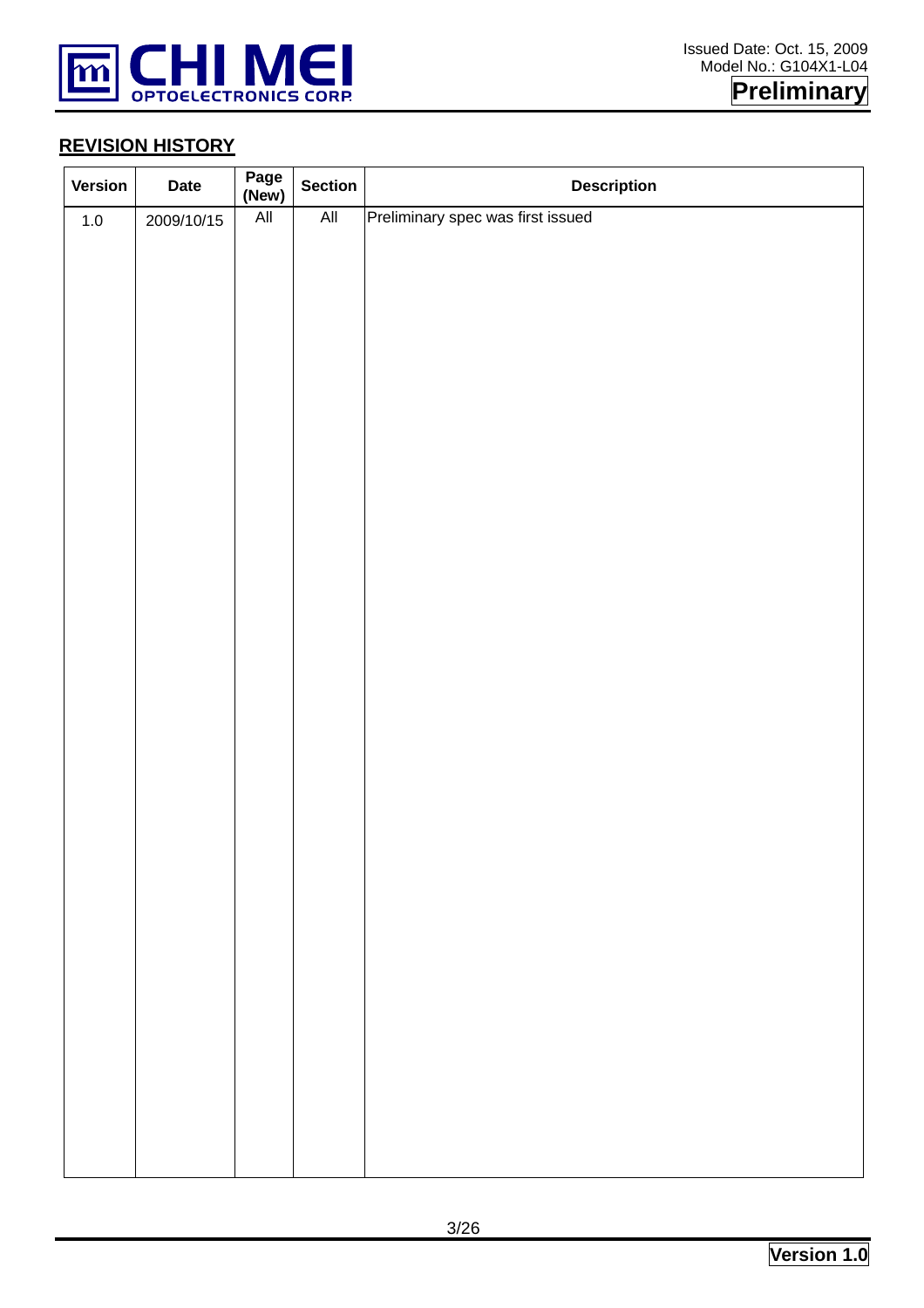

#### **1. GENERAL DESCRIPTION**

#### **1.1 OVERVIEW**

G104X1- L04 is a 10.4" TFT Liquid Crystal Display module with LED backlight unit and 30-pin-and-1ch LVDS interface. This product supports 1024 x 768 XGA format and can display true 16.2M colors (6-bits colors with FRC). The converter module for LED backlight is built-in.

#### **1.2 FEATURES**

- Excellent brightness (500 nits)
- Ultra high contrast ratio (1200:1)
- Fast response time (Ton+Toff average 25 ms)
- High color saturation NTSC 57%
- XGA (1024 x 768 pixels) resolution
- DE (Data Enable) only mode
- LVDS (Low Voltage Differential Signaling) interface
- Ultra wide viewing angle: 176(H)/ 176(V) (CR>10) Super MVA technology
- -180 degree rotation display option
- -LED Light Bar Replaceable
- -Wide operation temperature

#### **1.3 APPLICATION**

- -TFT LCD monitor
- Industrial applications

| ltem                          | Specification                          | Unit  | <b>Note</b>              |
|-------------------------------|----------------------------------------|-------|--------------------------|
| <b>Active Area</b>            | 210.4 (H) x 157.8 (V) (10.4" diagonal) | mm    | (1)                      |
| <b>Bezel Opening Area</b>     | 215.4 (H) x 161.8 (V)                  | mm    |                          |
| <b>Driver Element</b>         | a-si TFT active matrix                 | ۰     |                          |
| <b>Pixel Number</b>           | 1024 x R.G.B. x 768                    | pixel | ٠                        |
| Pixel Pitch (Sub Pixel)       | $0.0685$ (H) x 0.2055 (V)              | mm    | ۰                        |
| Pixel Arrangement             | <b>RGB</b> vertical stripe             | -     | $\overline{\phantom{0}}$ |
| <b>Display Colors</b>         | 16.2 M                                 | color |                          |
| <b>Display Operation Mode</b> | Transmissive mode / Normally black     | ۰     | ۰                        |
| Surface Treatment             | Anti Glare                             |       | ۰                        |
| Total power consumption (typ) | 10                                     | W     | typ                      |

#### **1.4 GENERAL SPECIFICATI0NS**

Note (1) Please refer to the attached drawings for more information of front and back outline dimensions.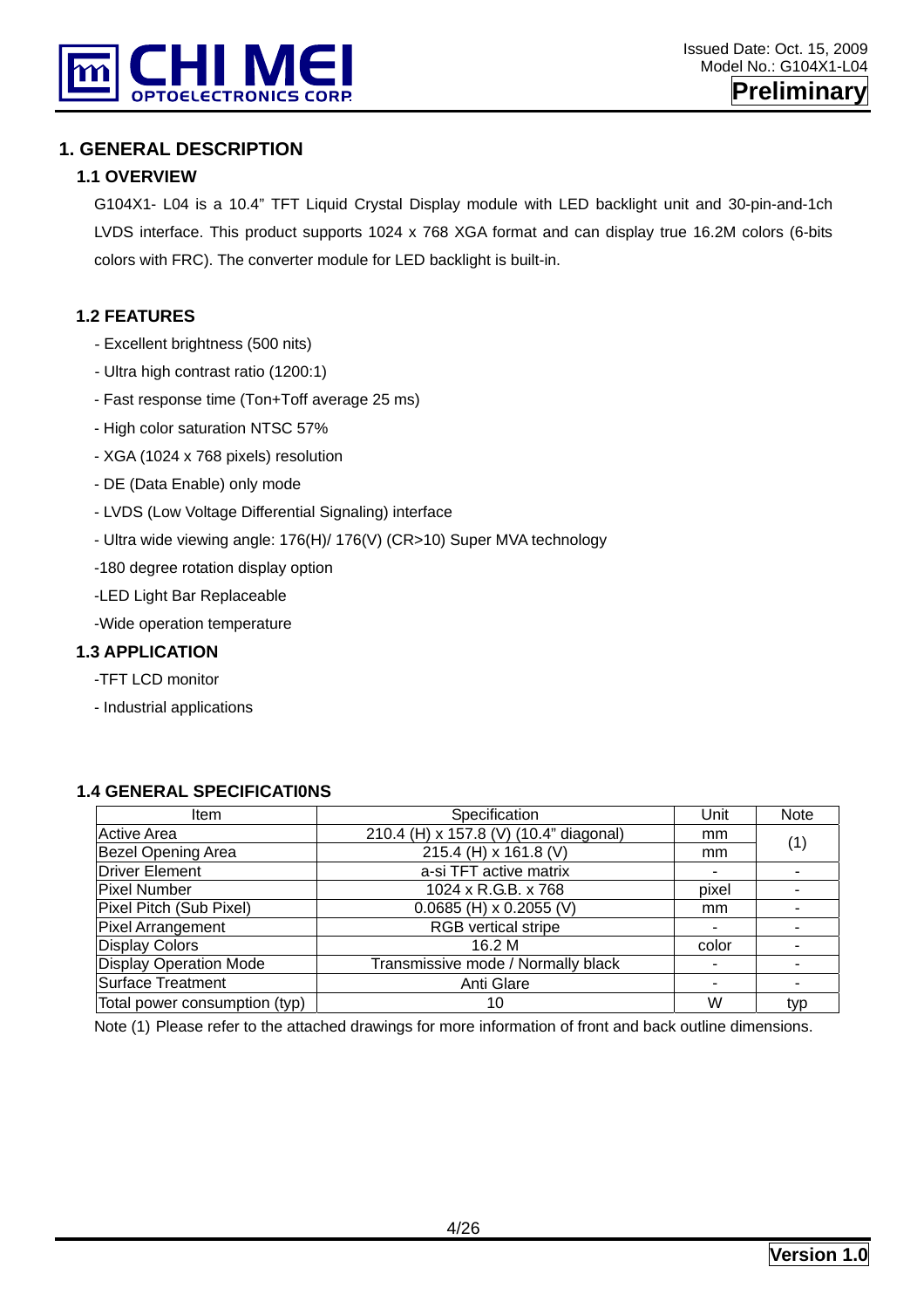

#### **1.5 MECHANICAL SPECIFICATIONS**

|             | Item           | Min.  | Typ.  | Max.  | Unit | <b>Note</b>    |
|-------------|----------------|-------|-------|-------|------|----------------|
|             | Horizontal (H) | 225   | 225.5 | 226   | mm   | $\overline{A}$ |
| Module Size | Vertical (V)   | 175.8 | 176.3 | 176.8 | mm   |                |
|             | Depth (D)      | 8.2   | 8.7   | 9.2   | mm   | -              |
| Weight      |                | 380   | 430   | 480   |      | -              |

Note (1) Please refer to the attached drawings for more information of front and back outline dimensions.

#### **2. ABSOLUTE MAXIMUM RATINGS**

#### **2.1 ABSOLUTE RATINGS OF ENVIRONMENT**

| ltem                                 | Svmbol    | Value | Unit | Note |  |
|--------------------------------------|-----------|-------|------|------|--|
|                                      |           | Min.  | Max. |      |  |
| <b>Operating Ambient Temperature</b> | OP        | $-20$ | +70  | ٥٢   |  |
| Storage Temperature                  | <b>ST</b> | -20   | +80  | ᅆ    |  |

Note (1) Temperature and relative humidity range is shown in the figure below.

(a) 90 %RH Max. (Ta  $40 °C$ ).

(b) Wet-bulb temperature should be 39 °C Max. (Ta > 40 °C).

(c) No condensation

#### **Relative Humidity (%RH)**

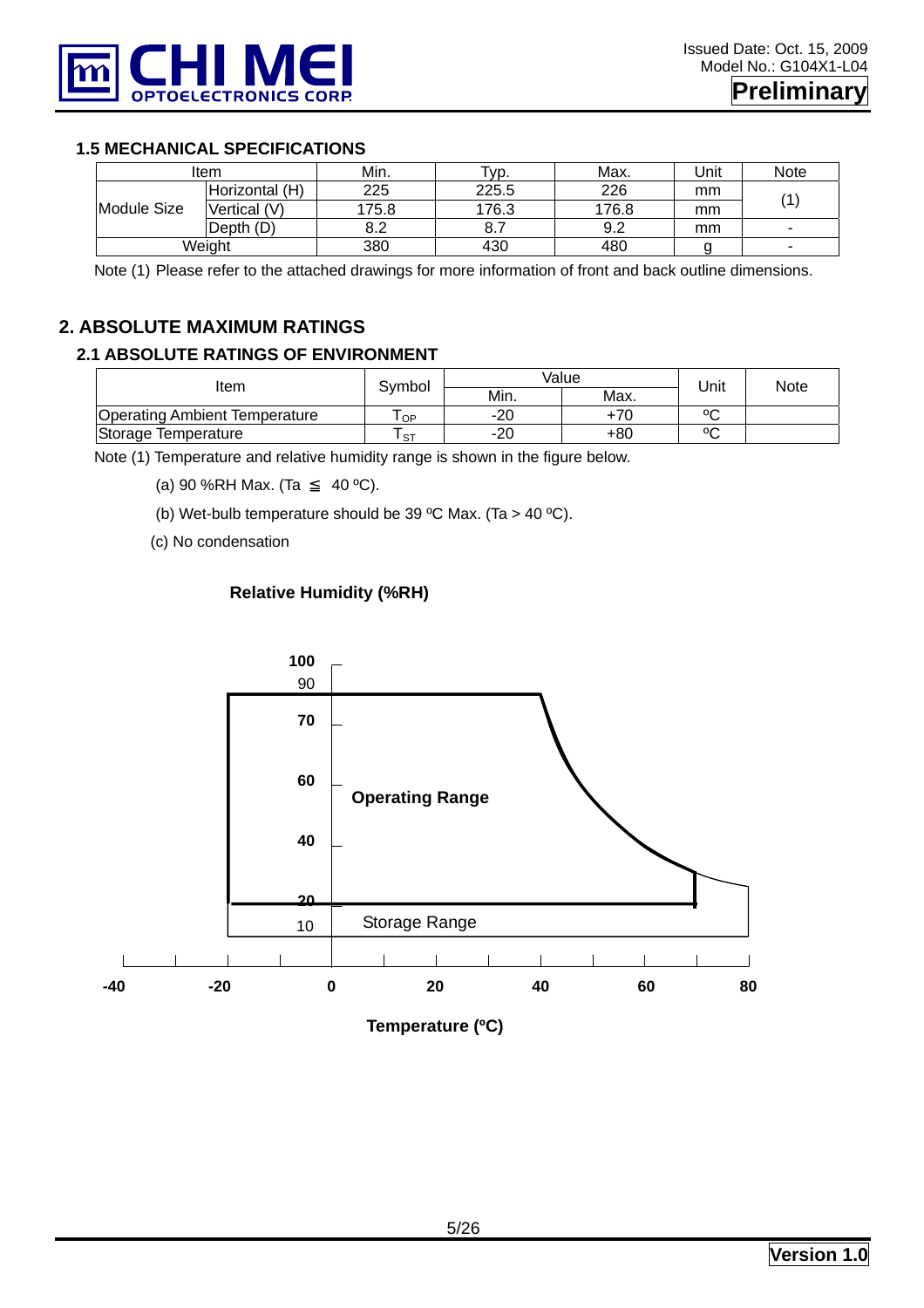

#### **2.2 ELECTRICAL ABSOLUTE RATINGS**

#### **2.2.1 TFT LCD MODULE**

| Item                 | Symbol | Value          |      |      | Note |  |
|----------------------|--------|----------------|------|------|------|--|
|                      |        | Min.           | Max. | Unit |      |  |
| Power Supply Voltage | VCC    | $\sim$<br>ن.∪- |      |      |      |  |

#### **2.2.2 LED CONVERTER**

| ltem                    | Value<br>Symbol |         |      | Jnit | <b>Note</b> |  |
|-------------------------|-----------------|---------|------|------|-------------|--|
|                         |                 | Min.    | Max. |      |             |  |
| Converter Voltage       | v.              | $-0.3$  | 18   |      | (2)         |  |
| Enable Voltage          | EN              | $- - -$ | 5.5  |      |             |  |
| <b>Backlight Adjust</b> | ADJ             | $---$   | 3.3  |      |             |  |

Note (1) Permanent damage to the device may occur if maximum values are exceeded. Function operation

should be restricted to the conditions described under Normal Operating Conditions.

Note (2) Specified values are for LED light bar (Refer to 3.2 for further information).

#### **3. ELECTRICAL CHARACTERISTICS**

#### **3.1 TFT LCD MODULE** Ta =  $25 \pm 2$  °C

| Parameter                       |              | Symbol        |         | Value | Unit | <b>Note</b> |     |
|---------------------------------|--------------|---------------|---------|-------|------|-------------|-----|
|                                 |              |               | Min.    | Typ.  | Max. |             |     |
| Power Supply Voltage            | $V_{\rm CC}$ | 3.0           | 3.3     | 3.6   |      |             |     |
| <b>Rush Current</b>             |              | <b>I</b> RUSH |         |       | 4.0  | A           |     |
| Power Supply Current            | White        |               |         | 600   |      | mA          | (3) |
|                                 | <b>Black</b> |               |         | 430   |      | mA          |     |
| Power Consumption               |              |               | $- - -$ | 2.0   | ---  | W           |     |
| LVDS differential input voltage |              | ividi         | 100     |       | 600  | mV          |     |
| LVDS common input voltage       |              | VICM          | 0.7     |       | 1.6  |             |     |

Note (1) The assembly should be always operated within above ranges.

Note (2) Measurement Conditions:

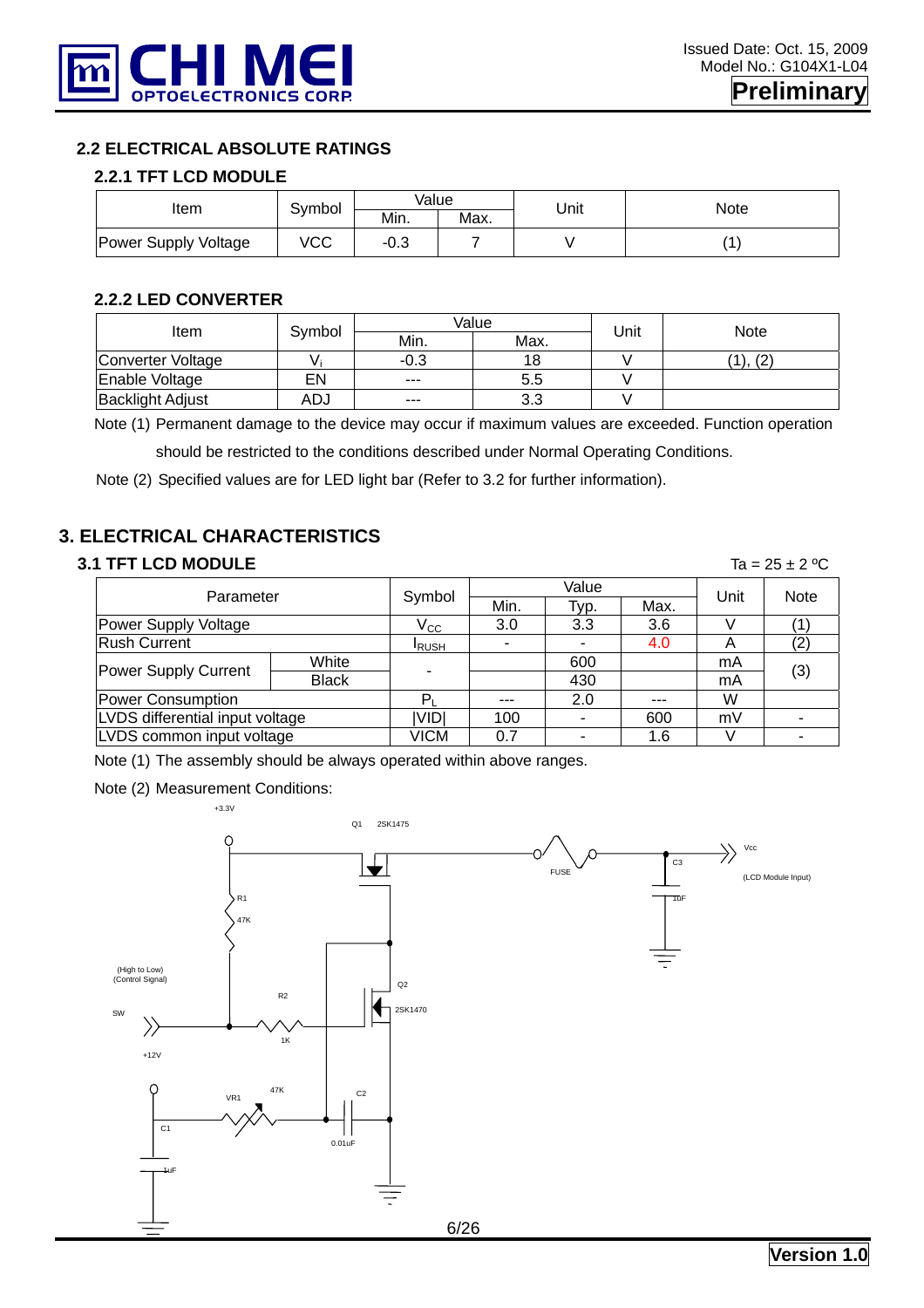

#### **VCC rising time is 470us**



- Note (3) The specified power supply current is under the conditions at Vcc = 3.3 V, Ta = 25  $\pm$  2 °C, f<sub>v</sub> = 60 Hz, whereas a power dissipation check pattern below is displayed.
	- a. White Pattern **b. Black Pattern**



Active Area **Active Area** Active Area





#### c. Vertical Stripe Pattern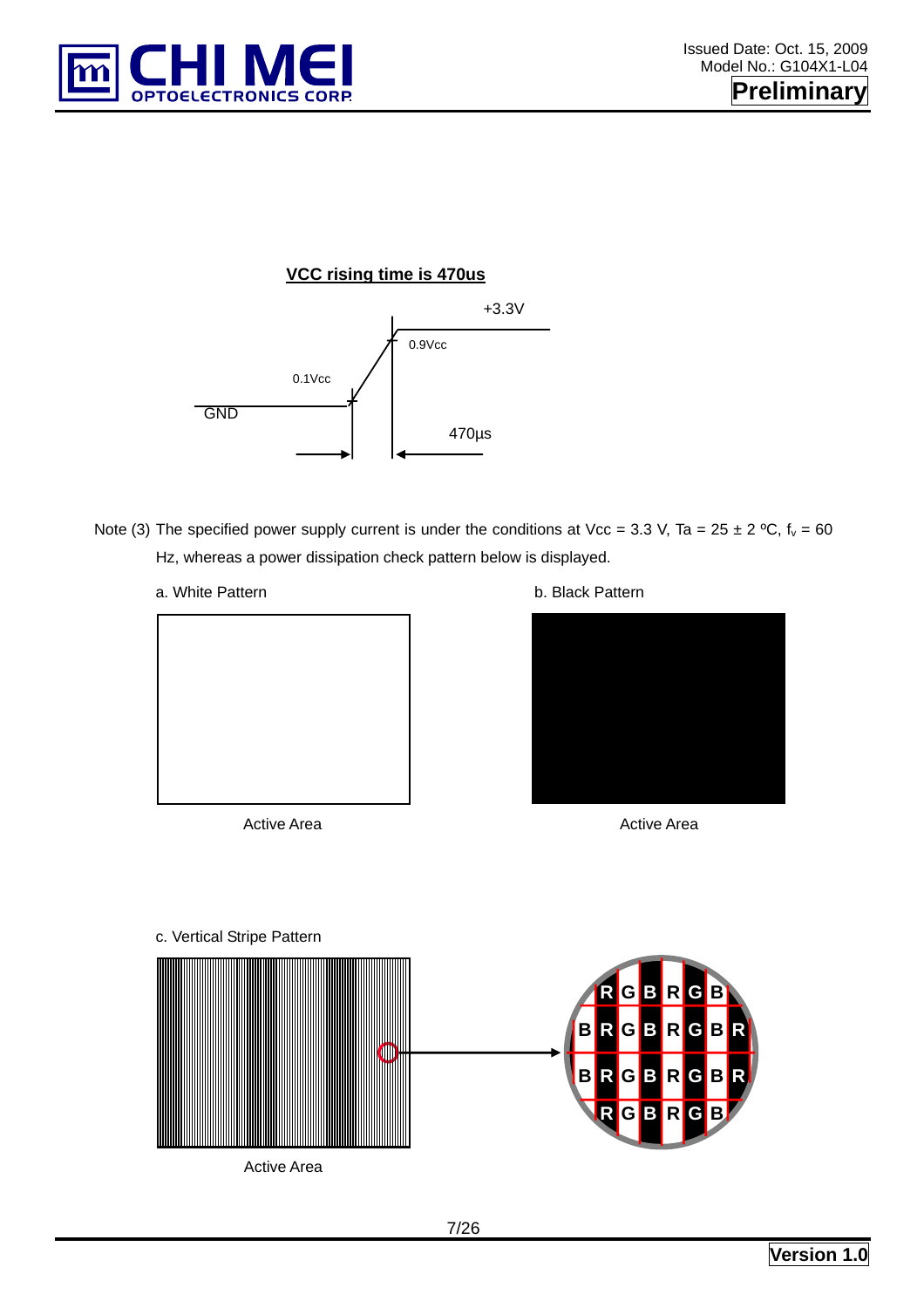

#### **3.2 LED CONVERTER** Ta =  $25 \pm 2$  °C

| Parameter                             |                       | Symbol         | Value  |      |      | Unit       | <b>Note</b>  |
|---------------------------------------|-----------------------|----------------|--------|------|------|------------|--------------|
|                                       |                       |                | Min.   | Typ. | Max. |            |              |
| <b>Converter Power Supply Voltage</b> |                       | Vi             | 10.8   | 12.0 | 13.2 | V          | (Duty 100%)  |
| <b>Converter Power Supply Current</b> |                       |                | ---    | 0.7  |      | A          | $@$ Vi = 12V |
|                                       |                       | I,             |        |      |      |            | (Duty 100%)  |
| <b>LED Power Consumption</b>          |                       | $P_{LED}$      |        | 8    | ---  |            | $@$ Vi = 12V |
|                                       |                       |                |        |      |      |            | (Duty 100%)  |
| <b>EN Control Level</b>               | Backlight on          |                | 2.0    | ---  | 3.3  | V          |              |
|                                       | Backlight off         |                | 0      |      | 0.8  | V          |              |
| <b>PWM Control Level</b>              | <b>PWM High Level</b> |                | 2.0    |      | 3.3  | $\vee$     |              |
|                                       | <b>PWM Low Level</b>  |                | 0      |      | 0.15 | V          |              |
| <b>PWM Control Duty Ratio</b>         |                       |                | 20     |      | 100  | $\%$       |              |
| <b>PWM Control Frequency</b>          | f <sub>PWM</sub>      | 190            | 200    | 210  | Hz   |            |              |
| <b>LED Life Time</b>                  |                       | L <sub>L</sub> | 50,000 |      |      | <b>Hrs</b> | (2)          |

Note (1) LED current is measured by utilizing a high frequency current meter as shown below:

Note (2) The lifetime of LED is defined as the time when it continues to operate under the conditions at Ta = 25  $\pm$ 2 and  $I_{LED}$  = 80mA<sub>DC</sub>(LED forward current) until the brightness becomes 50% of its original value. And minimum LED lifetime is estimated and provided by Nichia in Japan.

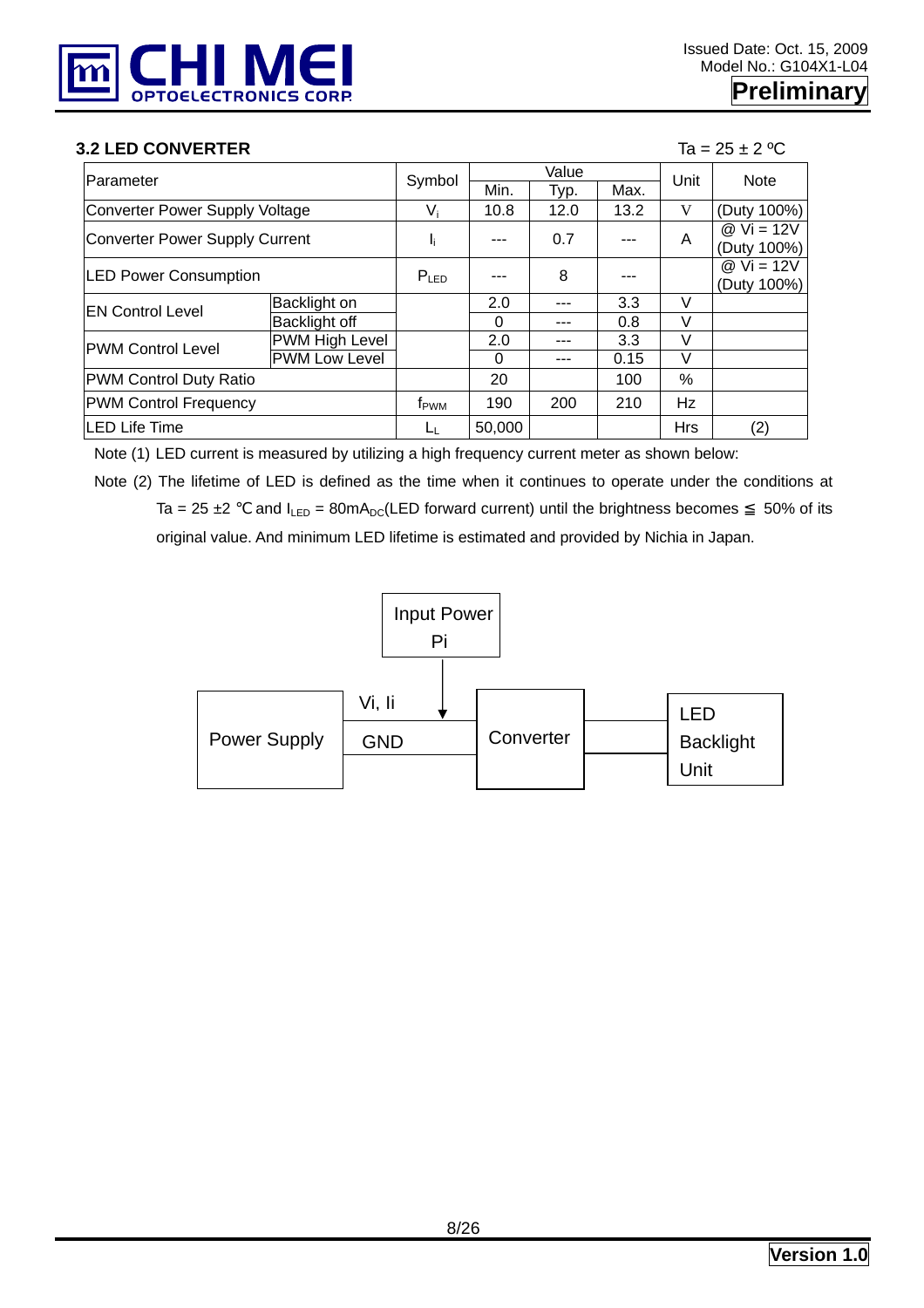

**4. BLOCK DIAGRAM** 

#### **4.1 TFT LCD MODULE**

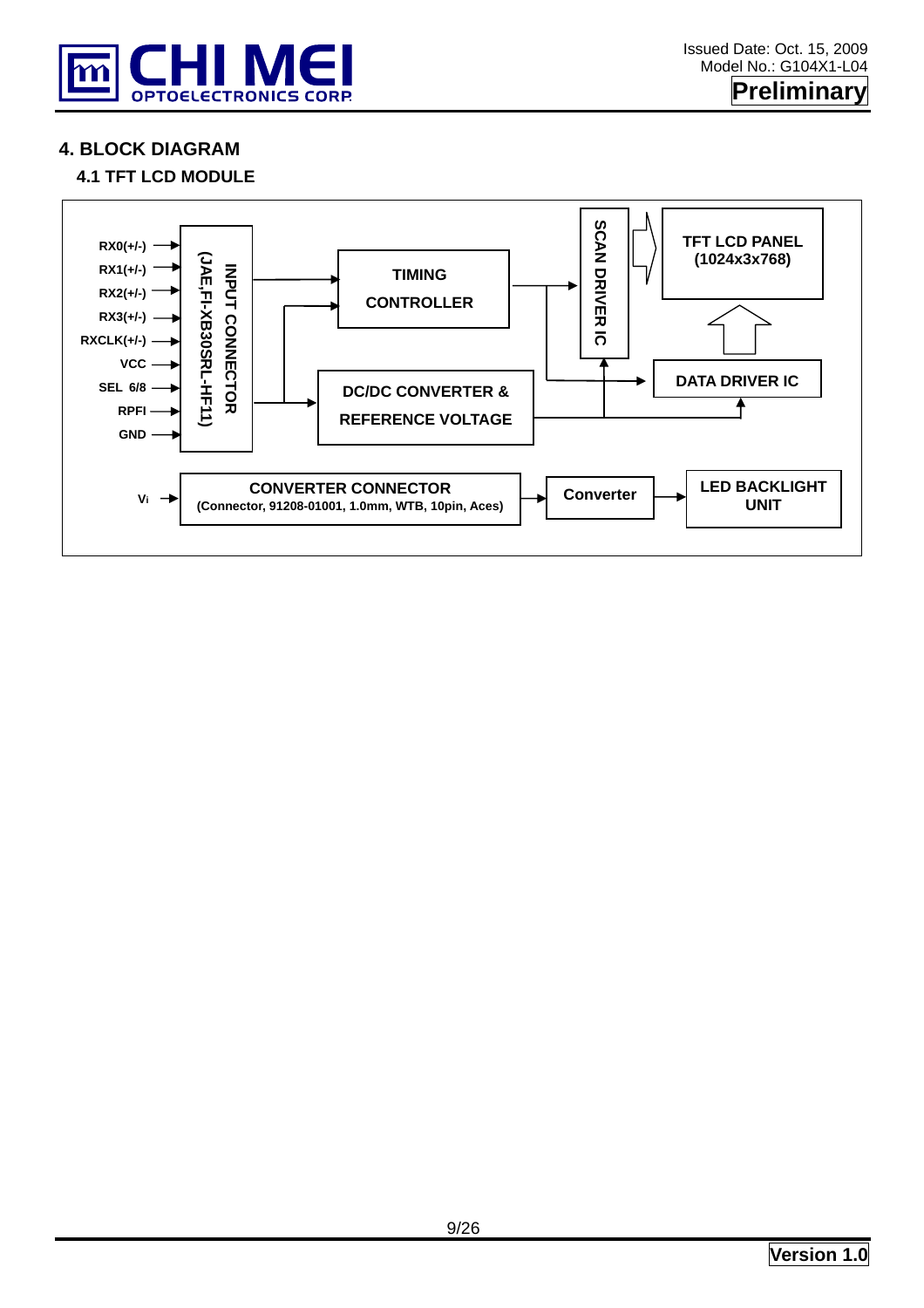

**Preliminary** 

#### **5. INTERFACE PIN ASSIGNMENT**

#### **5.1 TFT LCD MODULE**

CN1 Connector Pin Assignment

| Pin No.                 | Symbol                 | Description                               | <b>Note</b>      |
|-------------------------|------------------------|-------------------------------------------|------------------|
|                         | <b>VCC</b>             | Power supply: +3.3V                       |                  |
| $\overline{2}$          | <b>VCC</b>             | Power supply: +3.3V                       |                  |
| 3                       | <b>VCC</b>             | Power supply: +3.3V                       |                  |
| $\overline{\mathbf{4}}$ | <b>GND</b>             | Ground                                    |                  |
| $\overline{5}$          | <b>GND</b>             | Ground                                    |                  |
| 6                       | <b>GND</b>             | Ground                                    |                  |
| $\overline{7}$          | <b>RPFI</b>            | Reverse Panel Function (Display Rotation) | 2)               |
| 8                       | <b>NC</b>              | No Connection                             |                  |
| 9                       | <b>NC</b>              | No Connection                             |                  |
| 10                      | $\overline{\text{NC}}$ | No Connection                             |                  |
|                         |                        | LVDS 6/8 bit select function control,     |                  |
| 11                      | SEL6/8                 | Low or NC $\rightarrow$ 8 bit Input Mode  | (2)              |
|                         |                        | High $\rightarrow$ 6bit Input Mode        |                  |
| 12                      | <b>GND</b>             | Ground                                    |                  |
| 13                      | <b>NC</b>              | No Connection                             |                  |
| 14                      | <b>GND</b>             | Ground                                    |                  |
| 15                      | RX0-                   | Negative transmission data of pixel 0     |                  |
| 16                      | $RX0+$                 | Positive transmission data of pixel 0     |                  |
| 17                      | <b>GND</b>             | Ground                                    |                  |
| 18                      | <b>RX1-</b>            | Negative transmission data of pixel 1     |                  |
| 19                      | $RX1+$                 | Positive transmission data of pixel 1     |                  |
| 20                      | <b>GND</b>             | Ground                                    |                  |
| $\overline{21}$         | $RX2-$                 | Negative transmission data of pixel 2     |                  |
| 22                      | $RX2+$                 | Positive transmission data of pixel 2     |                  |
| 23                      | <b>GND</b>             | Ground                                    |                  |
| 24                      | RXCLK-                 | Negative of clock                         |                  |
| 25                      | RXCLK+                 | Positive of clock                         |                  |
| 26                      | <b>GND</b>             | Ground                                    |                  |
| $\overline{27}$         | $RX3-$                 | Negative transmission data of pixel 3     |                  |
| 28                      | $RX3+$                 | Positive transmission data of pixel 3     |                  |
| 29                      | <b>GND</b>             | Ground                                    |                  |
| 30                      | <b>NC</b>              | No Connection                             | $\overline{2}$ ) |

Note (1) Connector Part No.: JAE, FI-XB30SRL-HF11 or compatible

Note (2) "Low" stands for 0V. "High" stands for 3.3V. "NC" stands for "No Connected".

#### **5.2 BACKLIGHT UNIT (Converter connector pin)**

| Pin | Symbol           | Description             | Remark             |
|-----|------------------|-------------------------|--------------------|
|     |                  | Converter input voltage | 12V                |
|     |                  | Converter input voltage | 12V                |
|     |                  | Converter input voltage | 12V                |
|     |                  | Converter input voltage | 12V                |
| :5  | V <sub>GND</sub> | Converter ground        | Ground             |
| 6   | V <sub>GND</sub> | Converter ground        | Ground             |
|     | V <sub>GND</sub> | Converter ground        | Ground             |
|     | V <sub>GND</sub> | Converter ground        | Ground             |
|     | EN               | Enable pin              | 3.3V               |
|     | ADJ              | <b>Backlight Adjust</b> | <b>PWM Dimming</b> |

Note (1) Connector Part No.: JAE, FI-XB30SRL-HF11 or STARCONN, 093F30-B0B01A

Note (2) User's connector Part No.: 91209-01011(ACES) or equivalent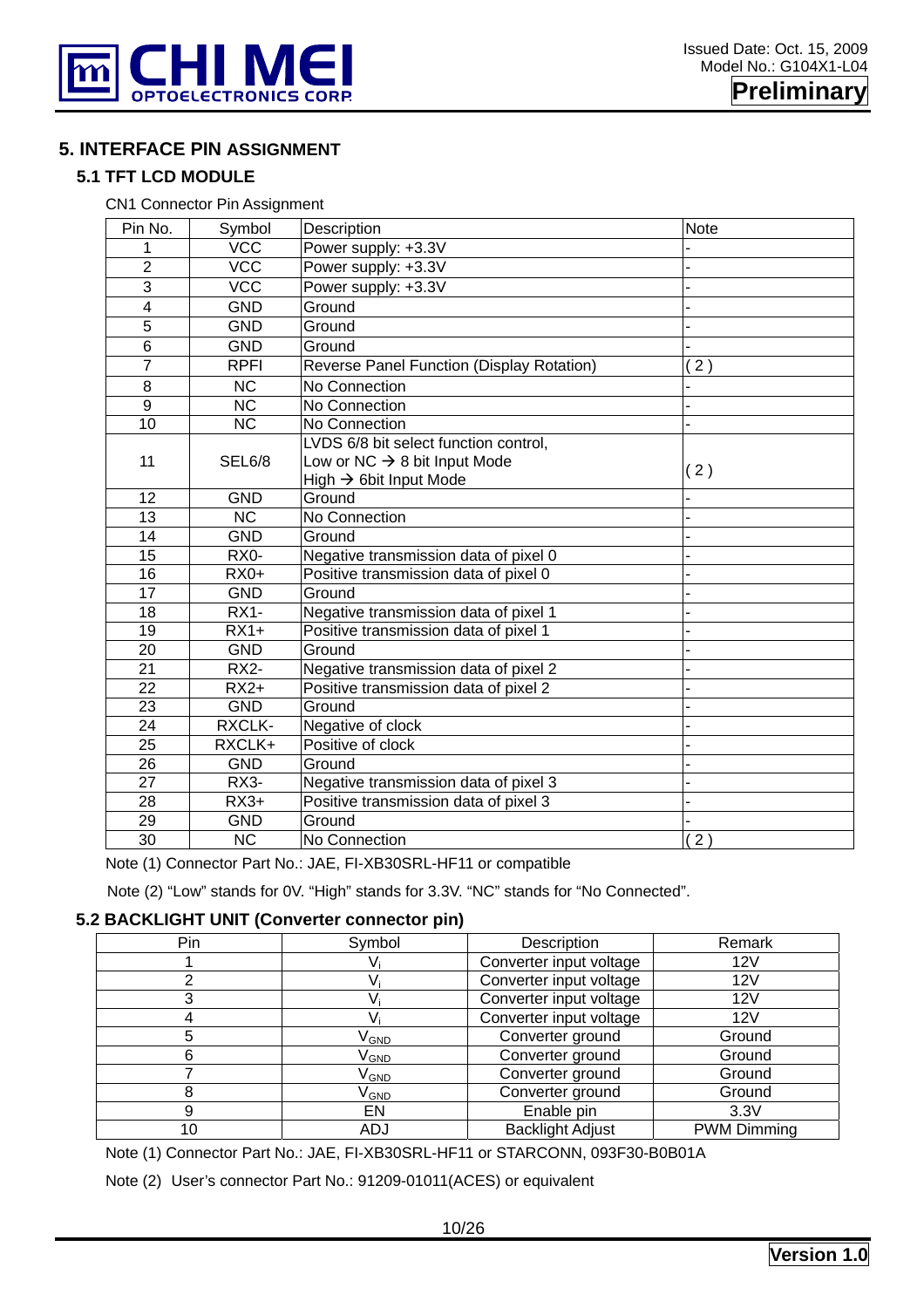

#### **5.3 COLOR DATA INPUT ASSIGNMENT**

 The brightness of each primary color (red, green and blue) is based on the 8-bit gray scale data input for the color. The higher the binary input, the brighter the color. The table below provides the assignment of color versus data input.

|               |                  |                  |                      |                  |                |                      |                |                  |                |                  |                      |                      |                | Data Signal      |                  |                      |                |                      |             |                      |                      |                |             |                |                |
|---------------|------------------|------------------|----------------------|------------------|----------------|----------------------|----------------|------------------|----------------|------------------|----------------------|----------------------|----------------|------------------|------------------|----------------------|----------------|----------------------|-------------|----------------------|----------------------|----------------|-------------|----------------|----------------|
|               | Color            |                  |                      |                  | Red            |                      |                |                  |                |                  |                      |                      |                | Green            |                  |                      |                |                      |             |                      | <b>Blue</b>          |                |             |                |                |
|               |                  | R7               | R <sub>6</sub>       | R <sub>5</sub>   | R4             | R <sub>3</sub>       | R <sub>2</sub> | R1               | R <sub>0</sub> | G7               | G6                   | G <sub>5</sub>       | G4             | G <sub>3</sub>   | G <sub>2</sub>   | G <sub>1</sub>       | G <sub>0</sub> | B7                   | <b>B6</b>   | B <sub>5</sub>       | B <sub>4</sub>       | B <sub>3</sub> | <b>B2</b>   | B <sub>1</sub> | B <sub>0</sub> |
|               | <b>Black</b>     | $\pmb{0}$        | 0                    | 0                | 0              | 0                    | 0              | 0                | 0              | 0                | 0                    | 0                    | 0              | 0                | $\pmb{0}$        | $\mathbf 0$          | 0              | $\mathbf 0$          | 0           | 0                    | 0                    | 0              | 0           | 0              | $\,0\,$        |
|               | Red              | 1                | 1                    | 1                | 1              | 1                    | 1              | 1                | 1              | 0                | 0                    | 0                    | 0              | 0                | 0                | 0                    | 0              | $\mathbf 0$          | 0           | 0                    | 0                    | 0              | 0           | 0              | $\pmb{0}$      |
|               | Green            | 0                | 0                    | $\mathbf 0$      | 0              | 0                    | 0              | 0                | 0              | 1                | 1                    | 1                    | 1              | 1                | 1                | 1                    | 1              | 0                    | 0           | 0                    | 0                    | 0              | 0           | 0              | 0              |
| <b>Basic</b>  | <b>Blue</b>      | 0                | 0                    | 0                | 0              | 0                    | 0              | 0                | 0              | 0                | 0                    | 0                    | 0              | 0                | 0                | 0                    | 0              | 1                    | 1           | 1                    | 1                    | 1              | 1           | 1              | 1              |
| Colors        | Cyan             | 0                | 0                    | 0                | 0              | 0                    | 0              | 0                | 0              | 1                | 1                    | 1                    | 1              | 1                | 1                | 1                    | 1              | 1                    | 1           | 1                    | 1                    | 1              | 1           | 1              | 1              |
|               | Magenta          | 1                | 1                    | 1                | 1              | 1                    | 1              | 1                | 1              | 0                | 0                    | 0                    | 0              | 0                | 0                | 0                    | 0              | 1                    | 1           | 1                    | 1                    | 1              | 1           | 1              | 1              |
|               | Yellow           | 1                | 1                    | 1                | 1              | 1                    | 1              | 1                | 1              | 1                | 1                    | 1                    | 1              | 1                | 1                | 1                    | 1              | 0                    | 0           | 0                    | 0                    | 0              | 0           | 0              | 0              |
|               | White            | 1                | 1                    | 1                | 1              | 1                    | 1              | 1                | 1              | 1                | 1                    | 1                    | 1              | 1                | 1                | 1                    | 1              | 1                    | 1           | 1                    | 1                    | 1              | 1           | 1              | 1              |
|               | Red(0) / Dark    | 0                | 0                    | 0                | 0              | 0                    | 0              | 0                | 0              | 0                | $\mathbf 0$          | $\mathbf 0$          | 0              | 0                | 0                | 0                    | 0              | $\mathbf 0$          | 0           | 0                    | 0                    | 0              | $\mathbf 0$ | 0              | $\pmb{0}$      |
|               | Red(1)           | 0                | 0                    | 0                | 0              | 0                    | 0              | 0                | 1              | 0                | 0                    | 0                    | 0              | 0                | 0                | 0                    | 0              | $\mathbf 0$          | 0           | 0                    | 0                    | 0              | 0           | 0              | $\pmb{0}$      |
| Gray          | Red(2)           | 0                | 0                    | 0                | 0              | 0                    | 0              | 1                | 0              | 0                | 0                    | 0                    | 0              | 0                | 0                | 0                    | 0              | $\mathbf 0$          | 0           | 0                    | 0                    | 0              | 0           | 0              | 0              |
| Scale         |                  |                  | t                    | t                |                | Î,                   | İ              | $\ddot{\cdot}$   | İ              | t                | ÷                    | t                    |                | t                |                  | ÷                    |                | t                    |             | Ĭ,                   | t                    |                | t           | ×,             | ÷              |
| Of            |                  |                  | $\blacksquare$       |                  |                | ×                    |                |                  |                | ÷                | ĵ,                   | $\ddot{\cdot}$       |                | Ì                |                  | $\ddot{\cdot}$       | ×              | $\ddot{\phantom{a}}$ |             |                      | İ,                   |                | İ           |                | ÷              |
| Red           | Red(253)         | 1                | 1                    | 1                | 1              | 1                    | 1              | 0                | 1              | 0                | $\mathbf 0$          | 0                    | 0              | 0                | 0                | 0                    | 0              | $\mathbf 0$          | 0           | 0                    | 0                    | 0              | 0           | 0              | $\,0\,$        |
|               | Red(254)         | 1                | 1                    | 1                | 1              | 1                    | 1              | 1                | 0              | 0                | 0                    | 0                    | 0              | 0                | 0                | 0                    | 0              | $\mathbf 0$          | 0           | 0                    | 0                    | 0              | 0           | 0              | 0              |
|               | Red(255)         | 1                | 1                    | 1                | 1              | 1                    | 1              | 1                | 1              | 0                | $\pmb{0}$            | 0                    | 0              | 0                | 0                | 0                    | 0              | $\boldsymbol{0}$     | 0           | 0                    | 0                    | 0              | 0           | 0              | $\pmb{0}$      |
|               | Green(0) / Dark  | 0                | $\boldsymbol{0}$     | $\mathbf 0$      | 0              | 0                    | 0              | $\boldsymbol{0}$ | 0              | 0                | $\mathbf 0$          | $\mathbf 0$          | 0              | 0                | 0                | 0                    | 0              | $\boldsymbol{0}$     | 0           | 0                    | 0                    | 0              | 0           | 0              | 0              |
|               | Green(1)         | 0                | 0                    | 0                | 0              | 0                    | 0              | 0                | 0              | 0                | 0                    | 0                    | 0              | 0                | 0                | 0                    | 1              | $\mathbf 0$          | 0           | 0                    | 0                    | 0              | 0           | 0              | 0              |
| Gray          | Green(2)         | 0                | 0                    | 0                | 0              | 0                    | 0              | 0                | 0              | 0                | 0                    | 0                    | 0              | 0                | 0                | 1                    | 0              | 0                    | 0           | 0                    | 0                    | 0              | 0           | 0              | 0              |
| Scale         |                  |                  | t                    | t                | İ              | ÷                    | İ              | $\ddot{\cdot}$   | İ              | $\ddot{\cdot}$   | $\ddot{\cdot}$       | t                    | t              | İ                | j,               | t                    | İ              | $\ddot{\phantom{a}}$ |             | t                    | $\ddot{\cdot}$       | t              | t           |                | ÷              |
| Of            |                  |                  | t                    |                  |                | İ,                   |                | İ,               | İ,             | ÷                | Ì,                   | İ,                   |                | t                |                  | İ,                   |                | ţ,                   |             | ÷                    | ÷                    |                | ţ,          |                | ÷              |
| Green         | Green(253)       | 0                | 0                    | 0                | 0              | 0                    | 0              | 0                | 0              | 1                | 1                    | 1                    | 1              | 1                | 1                | 0                    | 1              | $\mathbf 0$          | 0           | 0                    | 0                    | 0              | 0           | 0              | $\pmb{0}$      |
|               | Green(254)       | 0                | 0                    | 0                | 0              | 0                    | 0              | 0                | 0              | 1                | 1                    | 1                    | 1              | 1                | 1                | 1                    | 0              | $\mathbf 0$          | 0           | 0                    | 0                    | 0              | 0           | 0              | 0              |
|               | Green(255)       | 0                | 0                    | 0                | 0              | 0                    | 0              | 0                | 0              | 1                | 1                    | 1                    | 1              | 1                | 1                | 1                    | 1              | 0                    | 0           | 0                    | 0                    | 0              | 0           | 0              | 0              |
|               | Blue(0) / Dark   | 0                | 0                    | 0                | 0              | 0                    | 0              | 0                | 0              | 0                | 0                    | 0                    | 0              | 0                | 0                | 0                    | 0              | 0                    | 0           | 0                    | 0                    | 0              | 0           | 0              | 0              |
|               | Blue(1)          | $\pmb{0}$        | $\,0\,$              | $\boldsymbol{0}$ | $\mathbf 0$    | $\pmb{0}$            | 0              | $\boldsymbol{0}$ | 0              | 0                | $\pmb{0}$            | $\pmb{0}$            | $\mathbf 0$    | $\boldsymbol{0}$ | $\boldsymbol{0}$ | $\pmb{0}$            | 0              | $\mathbf 0$          | $\mathbf 0$ | $\boldsymbol{0}$     | $\pmb{0}$            | $\pmb{0}$      | $\mathsf 0$ | $\pmb{0}$      | 1              |
|               | Blue(2)          | $\boldsymbol{0}$ | $\pmb{0}$            | $\pmb{0}$        | $\mathbf 0$    | 0                    | 0              | $\boldsymbol{0}$ | 0              | 0                | $\boldsymbol{0}$     | $\mathbf 0$          | $\mathbf 0$    | $\pmb{0}$        | $\mathbf 0$      | $\boldsymbol{0}$     | $\pmb{0}$      | $\pmb{0}$            | $\mathbf 0$ | 0                    | $\pmb{0}$            | $\pmb{0}$      | 0           | 1              | $\mathbf 0$    |
| Gray<br>Scale |                  | ÷                | $\ddot{\phantom{a}}$ | ÷                | $\ddot{\cdot}$ | $\ddot{\phantom{a}}$ | t,             | ÷                | $\ddot{\cdot}$ | ÷                | $\ddot{\phantom{a}}$ | ¢                    | ÷              | ÷                | t                | $\ddot{\phantom{a}}$ | Ì,             | t                    | t           | $\ddot{\cdot}$       | $\ddot{\phantom{a}}$ | İ              | t           | ÷              | ÷              |
| Of            |                  | $\ddot{\cdot}$   | $\vdots$             | ÷                | ÷              | ÷                    | ÷              | ÷                | t,             | ÷                | ÷                    | $\ddot{\phantom{a}}$ | $\ddot{\cdot}$ | ÷,               | ÷                | $\ddot{\cdot}$       | ÷              | t                    | t           | $\ddot{\phantom{a}}$ | $\ddot{\phantom{a}}$ | t              | ÷           |                | t,             |
| <b>Blue</b>   | <b>Blue(253)</b> | $\pmb{0}$        | $\boldsymbol{0}$     | $\pmb{0}$        | $\mathbf 0$    | 0                    | 0              | $\boldsymbol{0}$ | 0              | 0                | $\mathbf 0$          | $\mathbf 0$          | $\mathbf 0$    | 0                | $\mathbf 0$      | $\mathbf 0$          | 0              | 1                    | 1           | 1                    | 1                    | 1              | 1           | 0              | $\mathbf{1}$   |
|               | <b>Blue(254)</b> | $\pmb{0}$        | $\pmb{0}$            | $\pmb{0}$        | $\mathbf 0$    | $\pmb{0}$            | $\mathsf 0$    | $\pmb{0}$        | $\pmb{0}$      | $\boldsymbol{0}$ | $\mathbf 0$          | $\pmb{0}$            | $\mathbf 0$    | $\pmb{0}$        | $\pmb{0}$        | $\boldsymbol{0}$     | $\mathbf 0$    | 1                    | 1           | 1                    | $\mathbf 1$          | 1              | 1           | 1              | $\mathbf 0$    |
|               | <b>Blue(255)</b> | 0                | 0                    | 0                | 0              | 0                    | 0              | 0                | 0              | 0                | 0                    | $\pmb{0}$            | 0              | 0                | 0                | $\,0\,$              | 0              | 1                    | 1           | 1                    |                      |                | 1           | 1              | $\mathbf 1$    |

Note (1) 0: Low Level Voltage, 1: High Level Voltage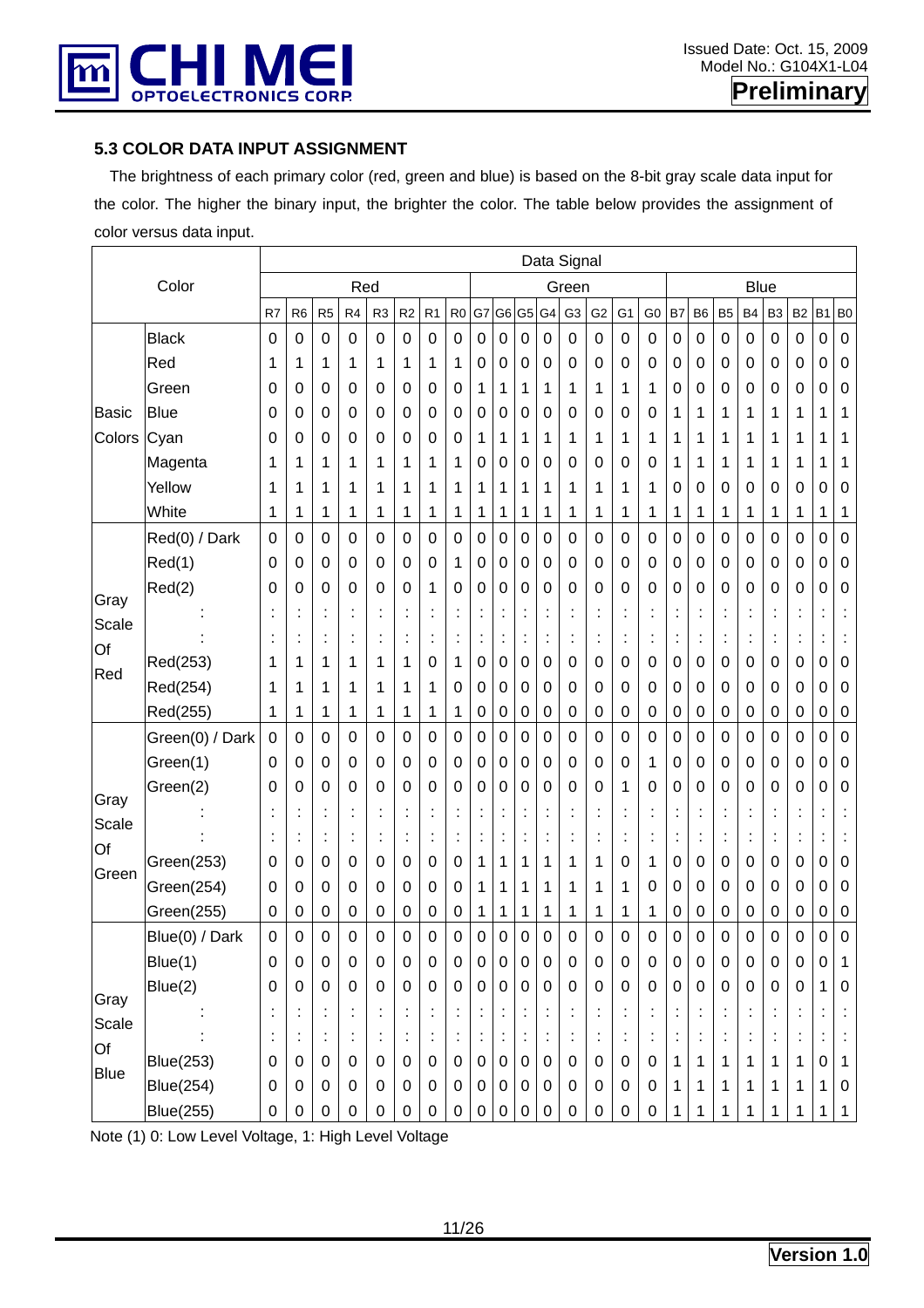

#### **6. INTERFACE TIMING**

#### **6.1 INPUT SIGNAL TIMING SPECIFICATIONS**

The input signal timing specifications are shown as the following table and timing diagram**.** 

| Signal                                 | Item           | Symbol | Min. | Typ. | Max. | Unit       | <b>Note</b>      |
|----------------------------------------|----------------|--------|------|------|------|------------|------------------|
| <b>DCLK</b>                            | Frequency      | Fc     | 55   | 65   | 75   | <b>MHz</b> |                  |
| Vertical Active Display Term           | Total          | Tv     | 770  | 806  | 950  | Th         | Tv=Tvd+Tvb       |
|                                        | <b>Display</b> | Tvd    | 768  | 768  | 768  | Th         |                  |
|                                        | <b>Blank</b>   | Tvb    | 2    | 38   | 182  | Th         |                  |
|                                        | Total          | Th     | 1104 | 1344 | 1800 | Tc         | $Th = Thd + Thb$ |
| Horizontal Active Display Term Display |                | Thd    | 1024 | 1024 | 1024 | Tc         |                  |
|                                        | <b>Blank</b>   | Thb    | 76   | 320  | 776  | Tc         |                  |

Note (1) Since this assembly is operated in DE only mode, Hsync and Vsync input signals should be set to low logic level. Otherwise, this assembly would operate abnormally.

#### (2) Frame rate is 60Hz

#### **INPUT SIGNAL TIMING DIAGRAM**

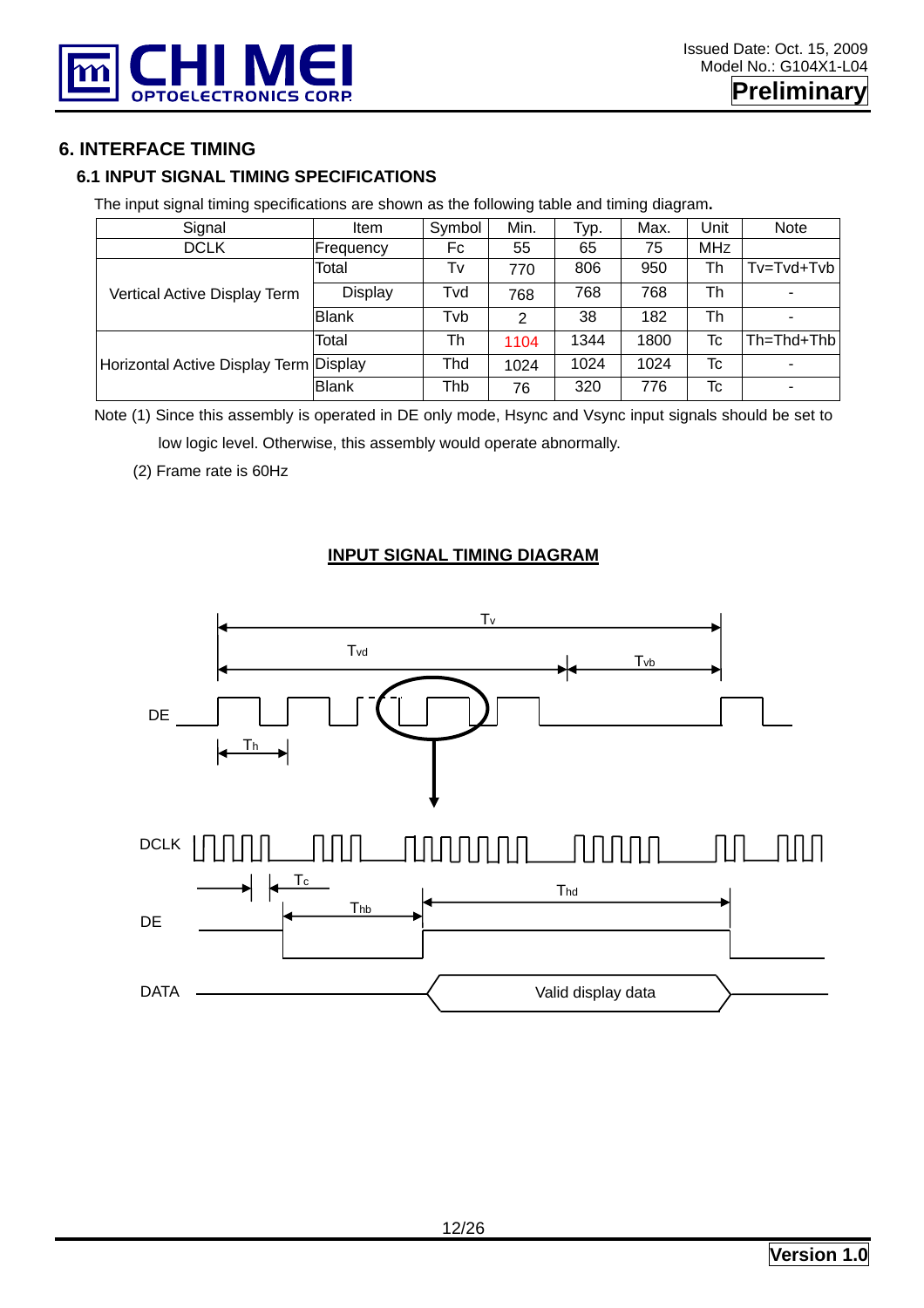

#### **6.2 POWER ON/OFF SEQUENCE**

To prevent a latch-up or DC operation of LCD assembly, the power on/off sequence should be as the diagram below.



#### **Power ON/OFF sequence**

Note (1) Please avoid floating state of interface signal at invalid period.

- Note (2) When the interface signal is invalid, be sure to pull down the power supply of LCD VCC to 0 V.
- Note (3) The Backlight converter power must be turned on after the power supply for the logic and the interface signal is valid. The Backlight converter power must be turned off before the power supply for the logic and the interface signal is invalid.

| Parameter       |                | Units |     |    |  |  |
|-----------------|----------------|-------|-----|----|--|--|
|                 | Min            | Typ   | Max |    |  |  |
| T <sub>1</sub>  | 0.5            |       | 10  | ms |  |  |
| T <sub>2</sub>  | $\overline{0}$ |       | 50  | ms |  |  |
| T <sub>3</sub>  | $\overline{0}$ |       | 50  | ms |  |  |
| <b>T4</b>       | 500            |       |     | ms |  |  |
| T <sub>5</sub>  | 200            |       |     | ms |  |  |
| T <sub>6</sub>  | 200            |       |     | ms |  |  |
| T7              | 5              |       | 300 | ms |  |  |
| T <sub>8</sub>  | 10             |       |     | ms |  |  |
| T <sub>9</sub>  | 10             |       |     | ms |  |  |
| T10             | 10             |       |     | ms |  |  |
| T <sub>11</sub> | 0              |       |     | ms |  |  |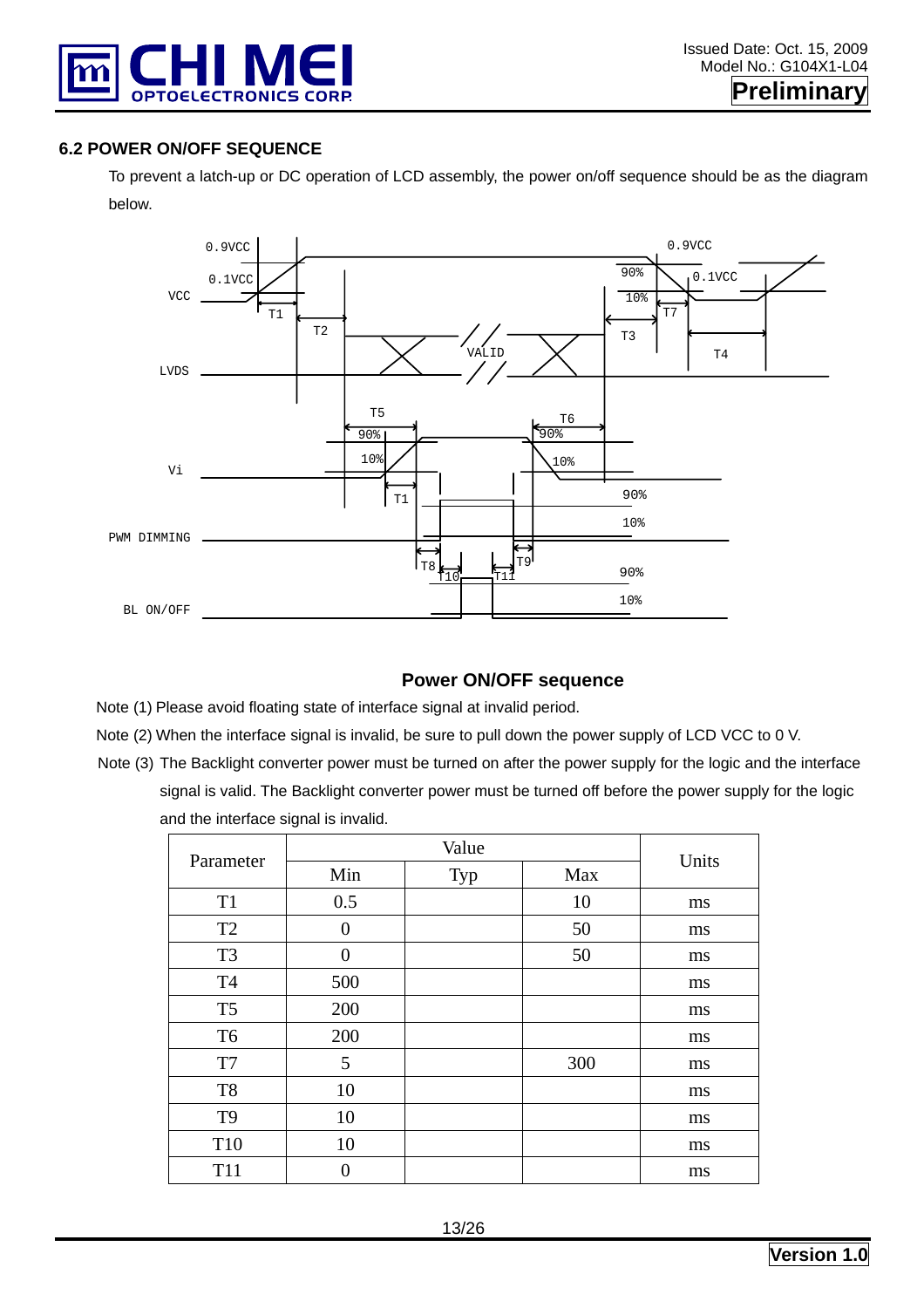

#### **6.3 The Input Data Format**





#### SEL 6/8 = "Low" or "NC" for 8 bits LVDS Input



#### Note (1) R/G/B data 7: MSB, R/G/B data 0: LSB

Note (2) Please follow PSWG

| Signal Name    | Description        | Remark                                                               |
|----------------|--------------------|----------------------------------------------------------------------|
| R7             | Red Data 7 (MSB)   | Red-pixel Data                                                       |
| R <sub>6</sub> | Red Data 6         | Each red pixel's brightness data consists of these 8bits pixel data. |
| R <sub>5</sub> | Red Data 5         |                                                                      |
| R <sub>4</sub> | Red Data 4         |                                                                      |
| R <sub>3</sub> | Red Data 3         |                                                                      |
| R2             | Red Data 2         |                                                                      |
| R1             | Red Data 1         |                                                                      |
| R <sub>0</sub> | Red Data 0 (LSB)   |                                                                      |
| G7             | Green Data 7 (MSB) | Green-pixel Data                                                     |
| G <sub>6</sub> | Green Data 6       | Each red pixel's brightness data consists of these 8bits pixel data. |
| G <sub>5</sub> | Green Data 5       |                                                                      |
| G4             | Green Data 4       |                                                                      |
| G <sub>3</sub> | Green Data 3       |                                                                      |
| G <sub>2</sub> | Green Data 2       |                                                                      |
| G <sub>1</sub> | Green Data 1       |                                                                      |
| G <sub>0</sub> | Green Data 0 (LSB) |                                                                      |
| <b>B7</b>      | Blue Data 7 (MSB)  | <b>Blue-pixel Data</b>                                               |
| <b>B6</b>      | Blue Data 6        | Each red pixel's brightness data consists of these 8bits pixel data. |
| <b>B5</b>      | Blue Data 5        |                                                                      |
| <b>B4</b>      | Blue Data 4        |                                                                      |
| B <sub>3</sub> | Blue Data 3        |                                                                      |
| B <sub>2</sub> | <b>Blue Data 2</b> |                                                                      |
| B <sub>1</sub> | Blue Data 1        |                                                                      |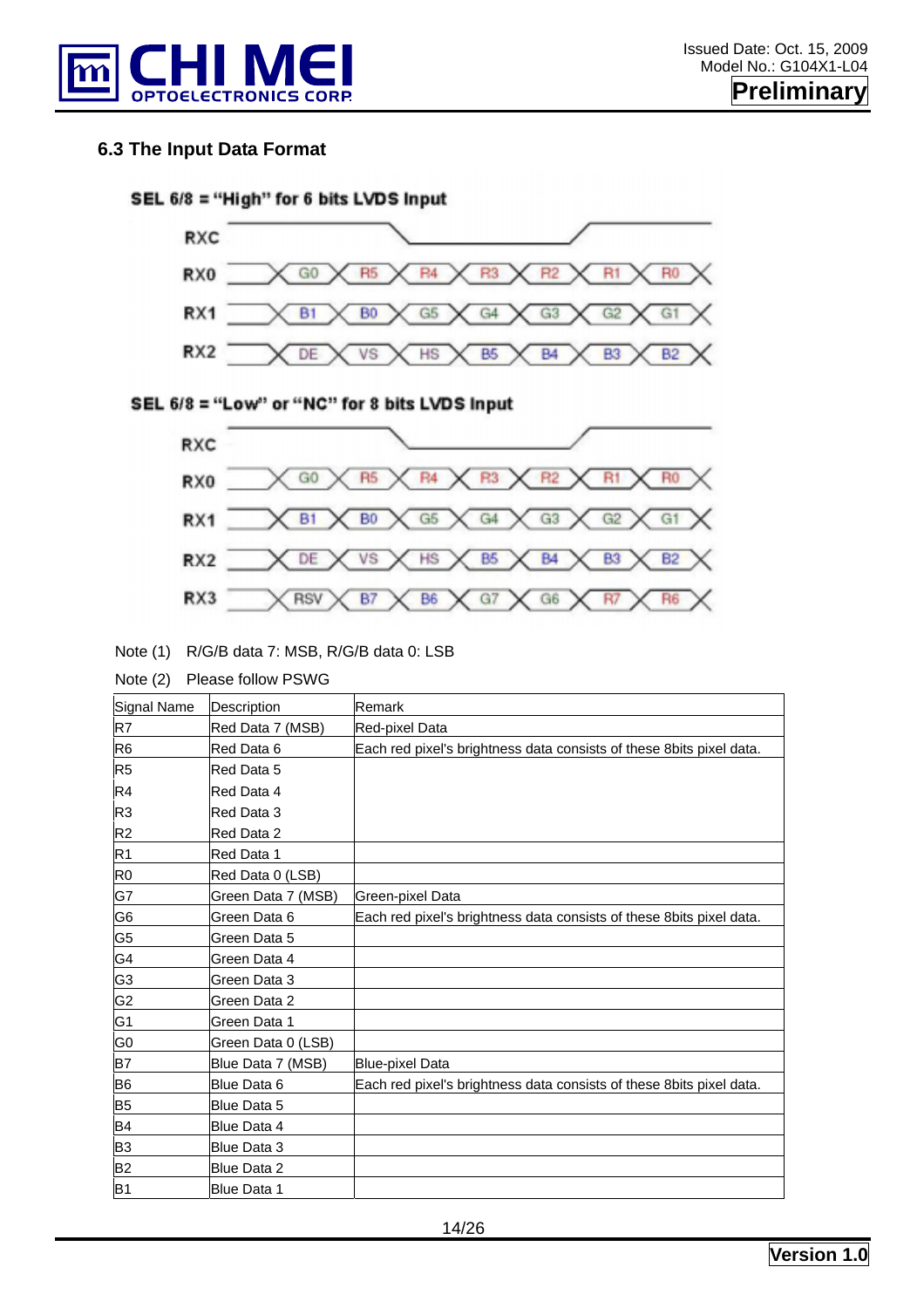

| B <sub>0</sub> | Blue Data 0 (LSB)    |  |
|----------------|----------------------|--|
| RXCLKIN+       | LVDS Clock Input     |  |
| RXCLKIN-       |                      |  |
| DE             | Display Sync         |  |
| VS             | <b>Vertical Sync</b> |  |
| HS             | Horizontal Sync      |  |

Note (3) Output signals from any system shall be low or Hi-Z state when VCC is off

### **6.4 Scanning Direction**

The following figures show the image see from the front view. The arrow indicates the direction of scan.





RPFI = Low/floating; normal display (default) RPFI = high: display with 180degree rotation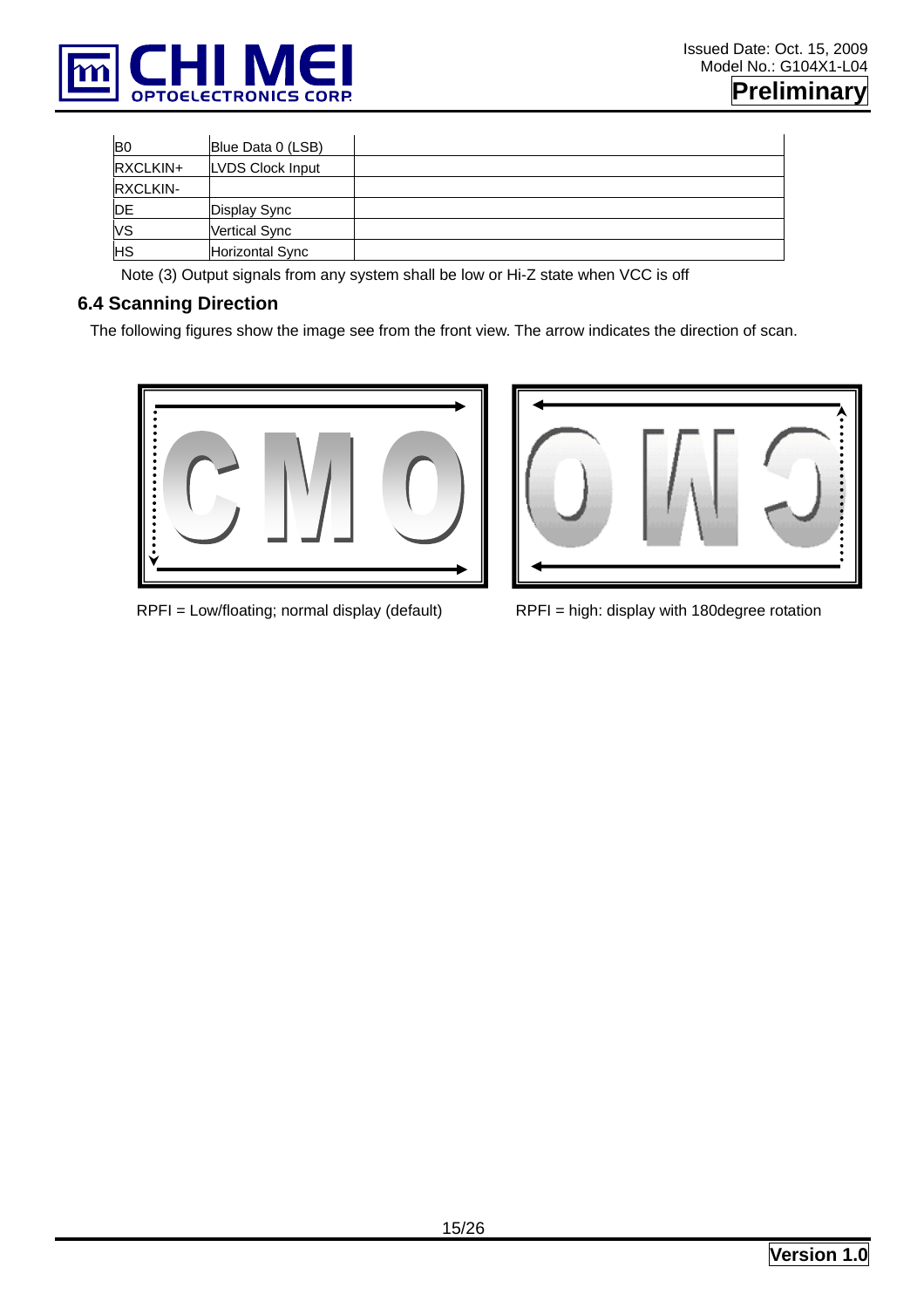

## **7. OPTICAL CHARACTERISTICS**

#### **7.1 TEST CONDITIONS**

| Item                    | Svmbol | Value                                                         | Unit   |  |  |  |  |
|-------------------------|--------|---------------------------------------------------------------|--------|--|--|--|--|
| Ambient Temperature     | ıa     | $25+2$                                                        | $\sim$ |  |  |  |  |
| Ambient Humidity        | На     | $50+10$                                                       | %RH    |  |  |  |  |
| Supply Voltage          | Vcc.   |                                                               |        |  |  |  |  |
| Input Signal            |        | According to typical value in "3. ELECTRICAL CHARACTERISTICS" |        |  |  |  |  |
| <b>Inverter Current</b> |        | 80 <sub>m</sub> A                                             | mA     |  |  |  |  |

#### **7.2 OPTICAL SPECIFICATIONS**

The relative measurement methods of optical characteristics are shown in 7.2. The following items should

be measured under the test conditions described in 7.1 and stable environment shown in Note (6).

|                           | Item        | Symbol                    | Condition                                   | Min.    | Typ.       | Max.    | Unit            | Note |
|---------------------------|-------------|---------------------------|---------------------------------------------|---------|------------|---------|-----------------|------|
| <b>Contrast Ratio</b>     |             | CR                        |                                             | 900     | 1200       |         |                 | (2)  |
|                           |             | $\mathsf{T}_{\mathsf{R}}$ |                                             | 14      |            | 19      | ms              |      |
| Response Time             |             | $T_F$                     |                                             | ۰       | 11         | 16      | ms              | (3)  |
| Center Luminance of White |             | L <sub>C</sub>            |                                             | 450     | 500        | ۰       | $\text{cd/m}^2$ | (4)  |
| White Variation           |             | $\delta W$                |                                             |         |            | 1.4     | ۰               | (7)  |
|                           | Red         | Rx                        | $\theta_x = 0^\circ$ , $\theta_y = 0^\circ$ |         | TBD        |         | ۰               |      |
| Color                     |             | Ry                        | Viewing angle at                            |         | TBD        |         | ۰               |      |
|                           | Green       | Gx                        | normal direction                            |         | TBD        |         | ۰               |      |
|                           |             | Gy                        |                                             | Typ.    | <b>TBD</b> | Typ.    | ۰.              |      |
| Chromaticity              | <b>Blue</b> | Bx                        |                                             | $-0.03$ | TBD        | $+0.03$ | ۰.              | (6)  |
|                           |             | By                        |                                             |         | TBD        |         | ۰               |      |
|                           |             | Wx                        |                                             |         | 0.313      |         | ٠               |      |
|                           | White       | Wy                        |                                             |         | 0.329      |         | ۰               |      |
|                           | Horizontal  | $\theta_x +$              |                                             | 80      | 88         | ۰       |                 |      |
| Viewing<br>Angle          |             | $\theta_{x}$ -            |                                             | 80      | 88         | ٠       |                 | (1)  |
|                           | Vertical    | $\theta$ <sub>Y</sub> +   | $CR \ge 10$                                 | 80      | 88         | ۰       | Deg.            |      |
|                           |             | $\theta$ <sub>Y</sub> -   |                                             | 80      | 88         | ۰       |                 |      |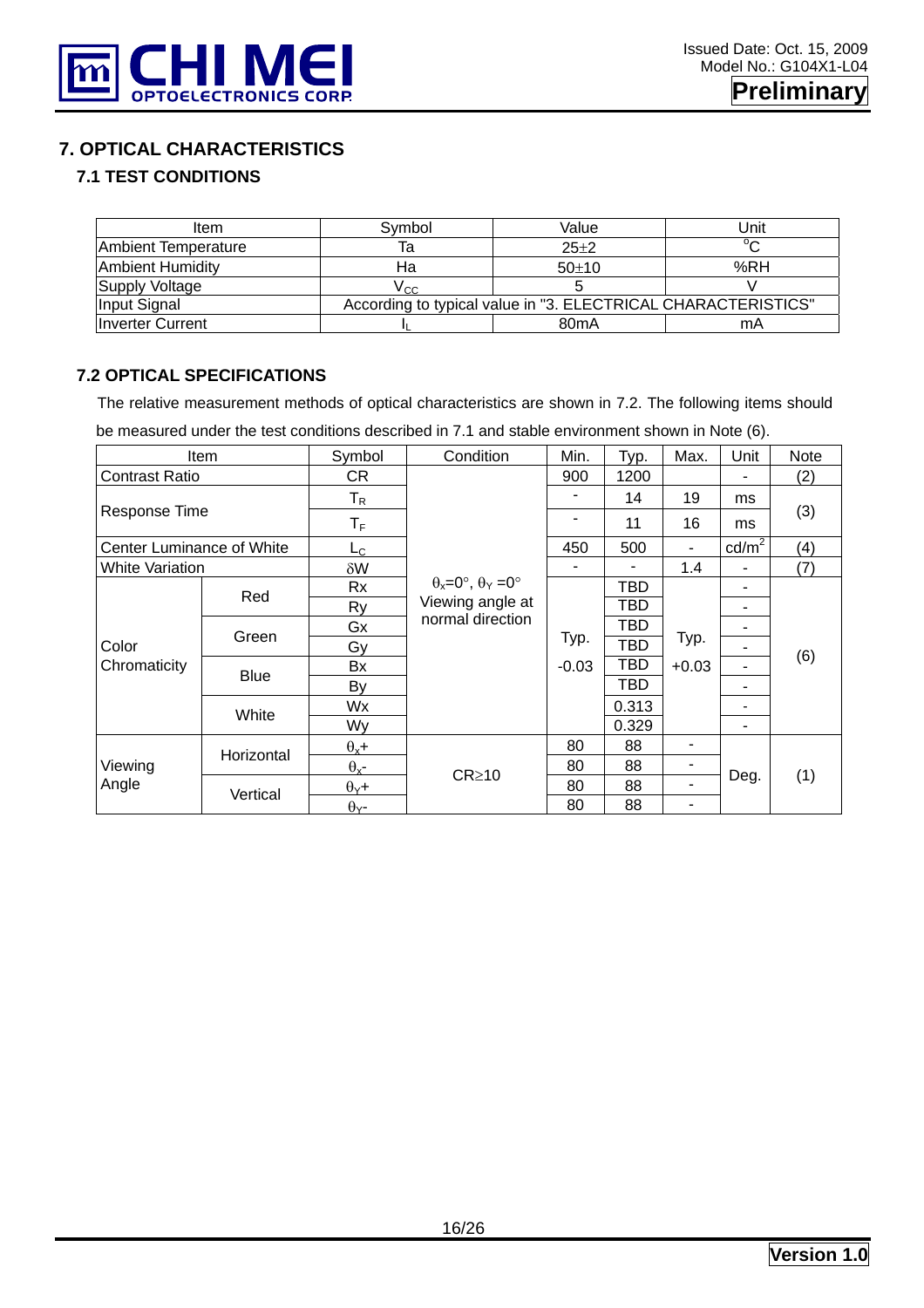

Note (1) Definition of Viewing Angle (θx, θy):

Viewing angles are measured by BM5A



Note (2) Definition of Contrast Ratio (CR):

The contrast ratio can be calculated by the following expression.

Contrast Ratio (CR) = L255 / L0

L255: Luminance of gray level 255

L 0: Luminance of gray level 0

 $CR = CR$  (5), where  $CR$  (X) is corresponding to the Contrast Ratio of the point X at the figure in Note (7).

Note (3) Definition of Response Time  $(T_R, T_F)$ :

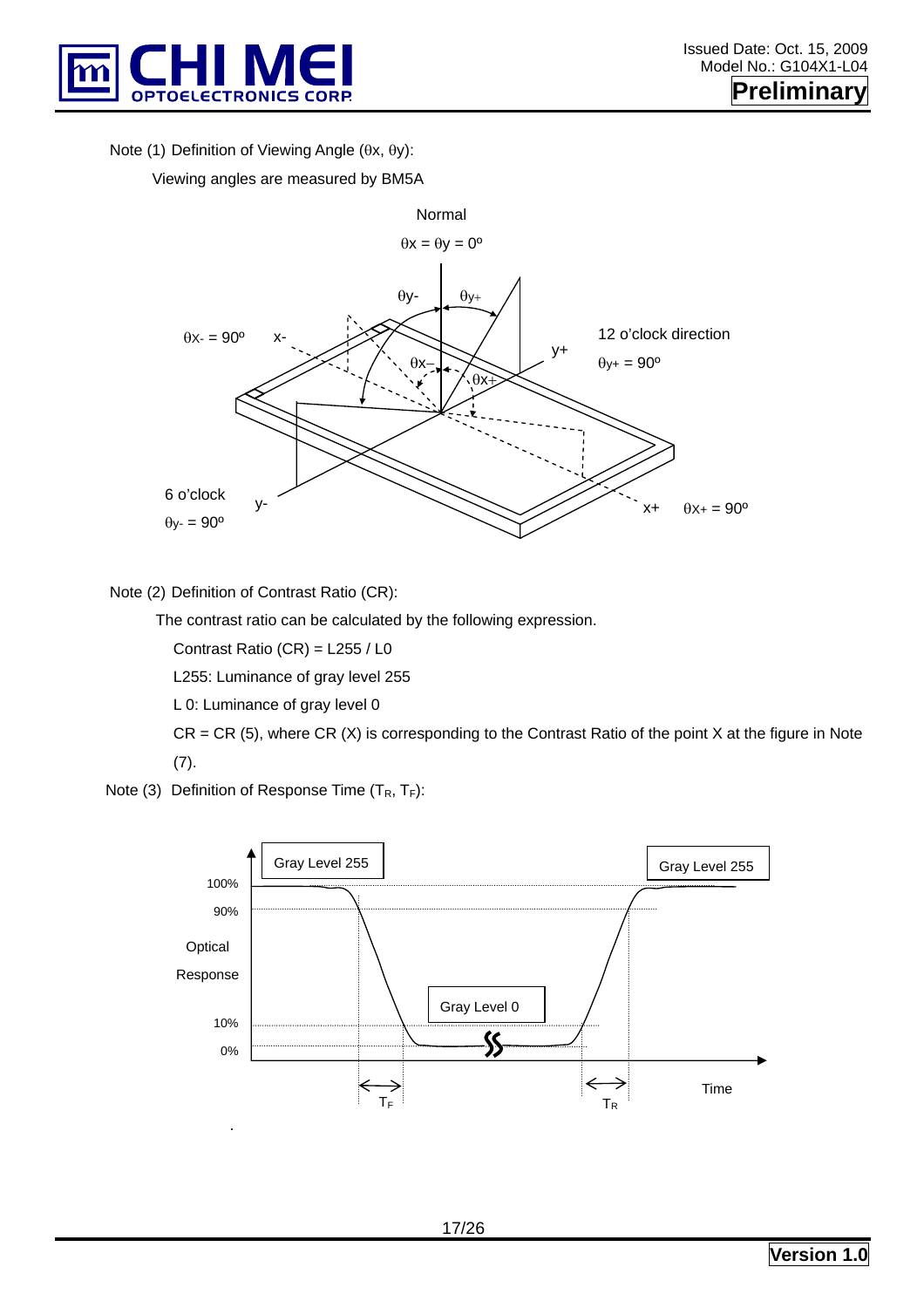

Note (4) Definition of Luminance of White  $(L<sub>C</sub>)$ :

Measure the luminance of gray level 255 at center point and 5 points

 $L<sub>C</sub> = L (5)$ , where L (X) is corresponding to the luminance of the point X at the figure in Note (7).

#### Note (5) Measurement Setup:

The LCD assembly should be stabilized at given temperature for 30 minutes to avoid abrupt temperature change during measuring. In order to stabilize the luminance, the measurement should be executed after lighting Backlight for 30 minutes in a windless room.

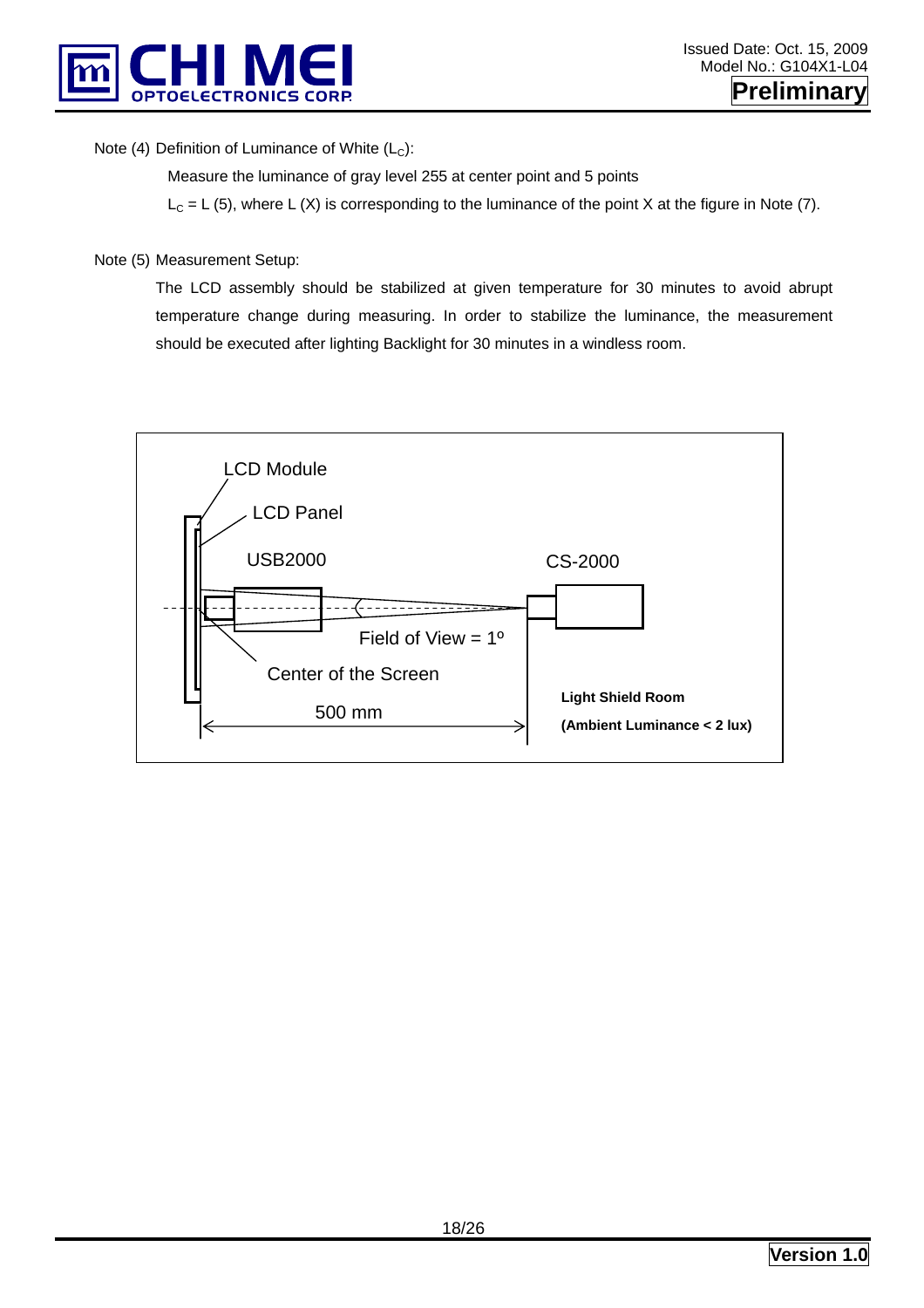

#### Note (6) Definition of White Variation (δW):

Measure the luminance of gray level 63 (255) at 5 points

$$
\delta W = \frac{\text{Maximum } [L (1), L (2), L (3), L (4), L (5)]}{\text{Minimum } [L (1), L (2), L (3), L (4), L (5)]}
$$

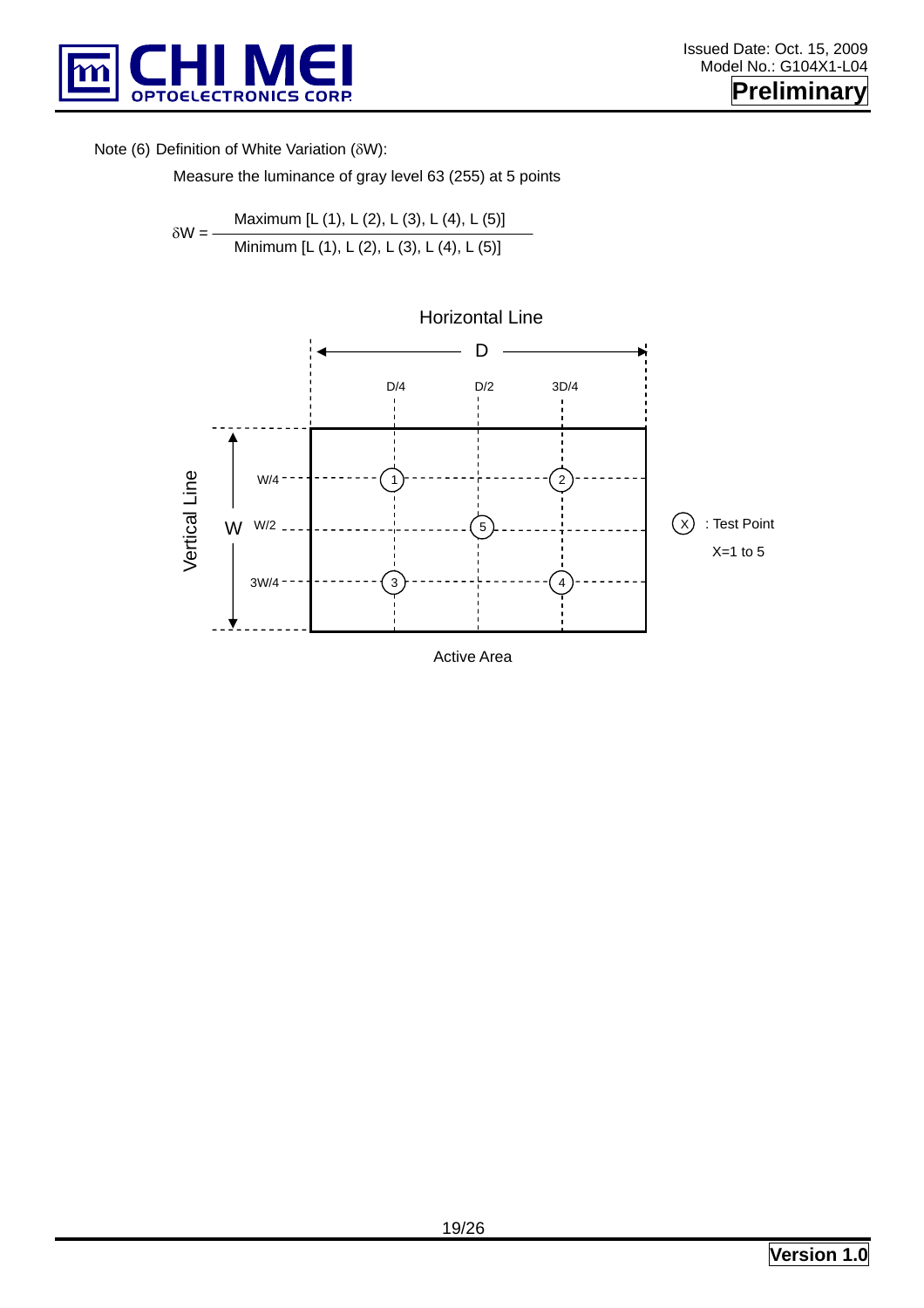

#### **8. Reliability Test Criteria**

| Test Item                                                 | <b>Test Condition</b>                                                | <b>Note</b> |
|-----------------------------------------------------------|----------------------------------------------------------------------|-------------|
| <b>High Temperature Storage Test</b>                      | 80°C, 240 hours                                                      |             |
| Low Temperature Storage Test                              | -20°C, 240 hours                                                     |             |
| <b>Thermal Shock Storage Test</b>                         | $-20$ <sup>o</sup> C, 0.5hour<br>70, 0.5hour; 100cycles, 1hour/cycle |             |
| <b>High Temperature Operation Test</b>                    | 70°C, 240 hours                                                      | $(1)$ $(2)$ |
| Low Temperature Operation Test                            | -20°C, 240 hours                                                     |             |
| High Temperature & High Humidity<br><b>Operation Test</b> | 60°C, 90%RH, 240hours                                                |             |
| Shock (Non-Operating)                                     | 200G, 2ms, half sine wave, 1 time for $\pm X$ , $\pm Y$ , $\pm Z$ .  | (3)         |
| Vibration (Non-Operating)                                 | 1.5G, 10 ~ 300 Hz, 10min/cycle, 3 cycles each X, Y, Z                | (3)         |

Note (1) There should be no condensation on the surface of panel during test.

Note (2) Temperature of panel display surface area should be 80 ºC Max.

Note (3) At testing Vibration and Shock, the fixture in holding the module has to be hard and rigid enough so that

the module would not be twisted or bent by the fixture.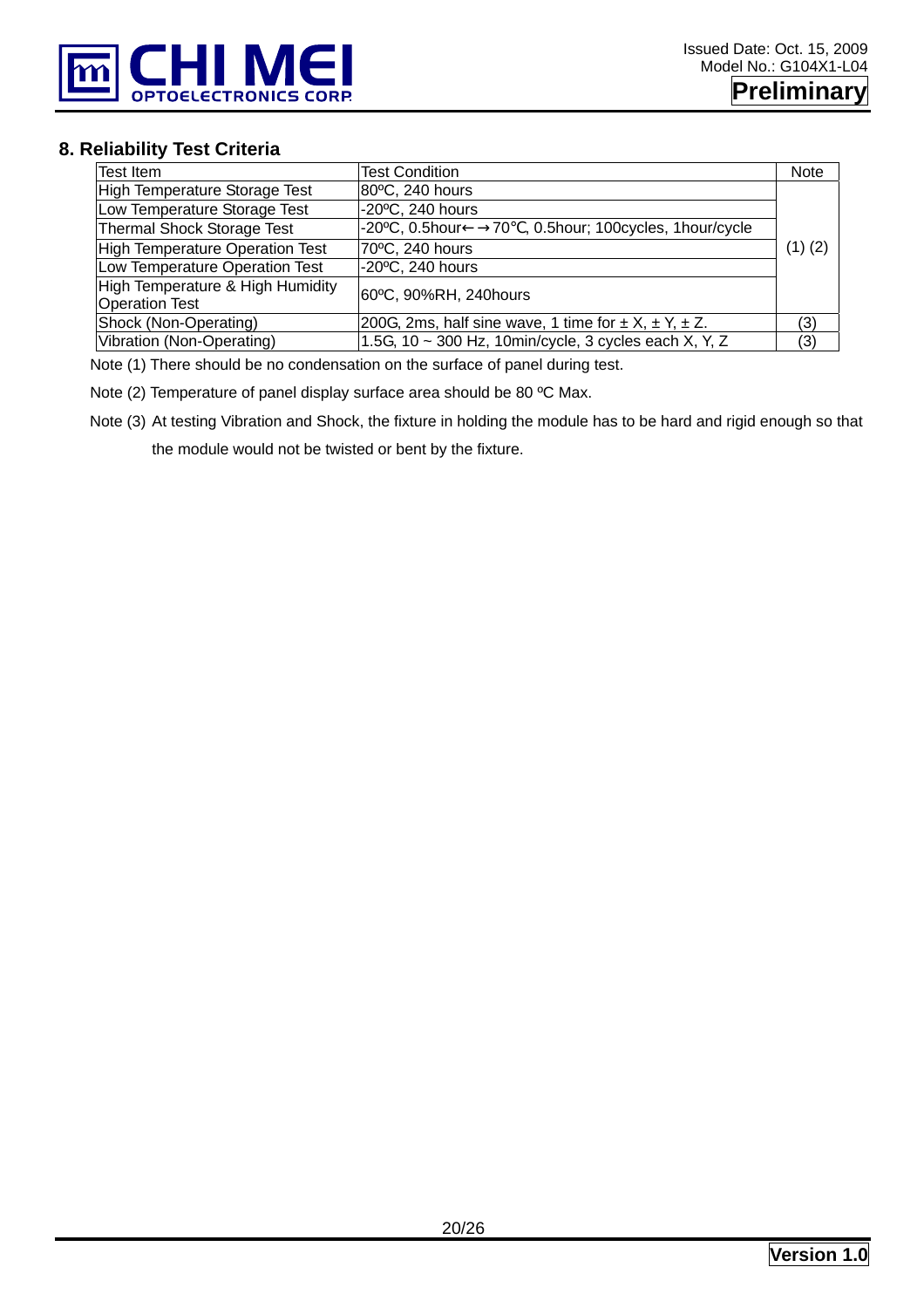

#### **9. PACKAGING**

#### **9.1 PACKING SPECIFICATIONS**

- (1) 18pcs LCD modules / 1 Box
- (2) Box dimensions: 465 (L) X 362 (W) X 314 (H) mm
- (3) Weight: approximately 11.23 Kg (18 modules per box)

#### **9.2 PACKING METHOD**

(1) Carton Packing should have no failure in the following reliability test items.

| Test Item     | <b>Test Conditions</b>                               | <b>Note</b>          |
|---------------|------------------------------------------------------|----------------------|
|               | ISTA STANDARD<br>Random, Frequency Range: 2 - 200 Hz |                      |
| Vibration     | Top & Bottom: 30 minutes (+Z), 10 min (-Z),          | Non Operation        |
|               | Right & Left: 10 minutes (X)                         |                      |
|               | Back & Forth 10 minutes (Y)                          |                      |
| Dropping Test | 1 Angle, 3 Edge, 6 Face, 61 cm                       | <b>Non Operation</b> |



Figure.9-1 packing method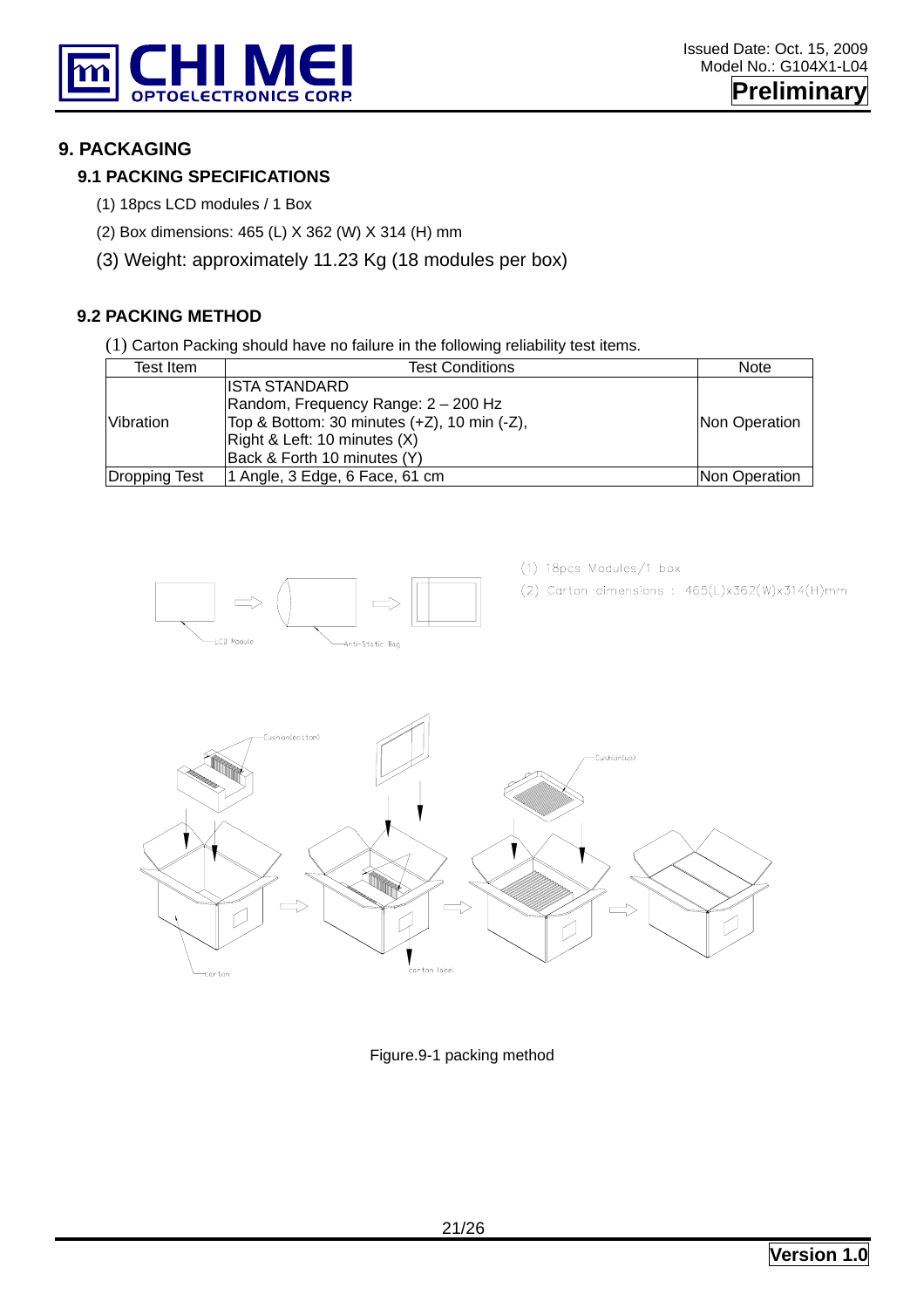

Sea / Land Transportation (40ft Container) **Air Transportation** 





Figure. 9-2 Packing method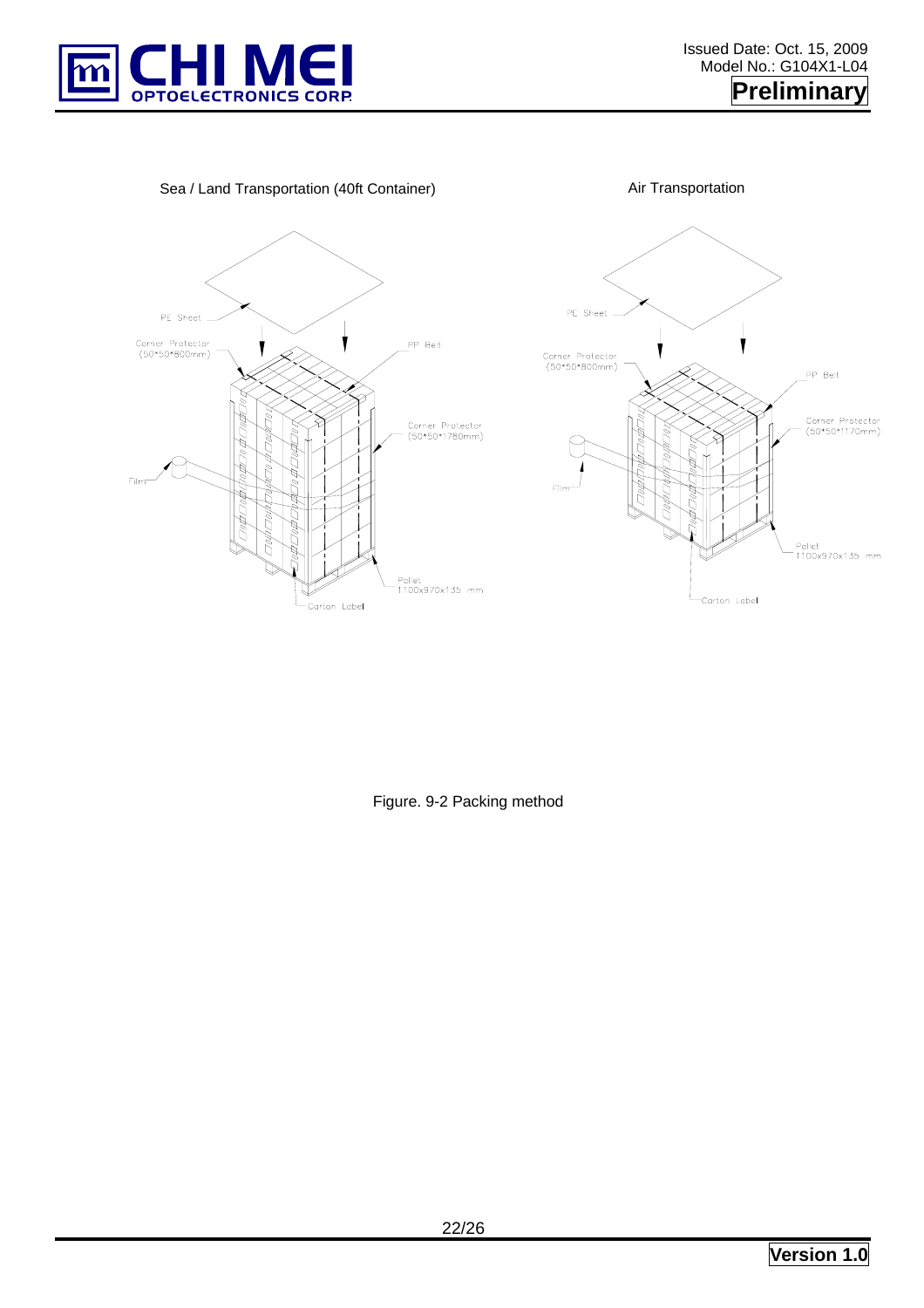

#### **10.DEFINITION OF LABELS**

#### **10.1 CMO MODULE LABEL**

The barcode nameplate is pasted on each module as illustration, and its definitions are as following explanation.



Serial ID includes the information as below:

(a) Manufactured Date: Year: 0~9, for 2000~2009

Month: 1~9, A~C, for Jan. ~ Dec.

Day: 1~9, A~Y, for 1<sup>st</sup> to 31<sup>st</sup>, exclude I, O, and U.

- (b) Revision Code: Cover all the change
- (c) Serial No.: Manufacturing sequence of product
- (d) Product Line: 1 -> Line1, 2 -> Line 2, …etc.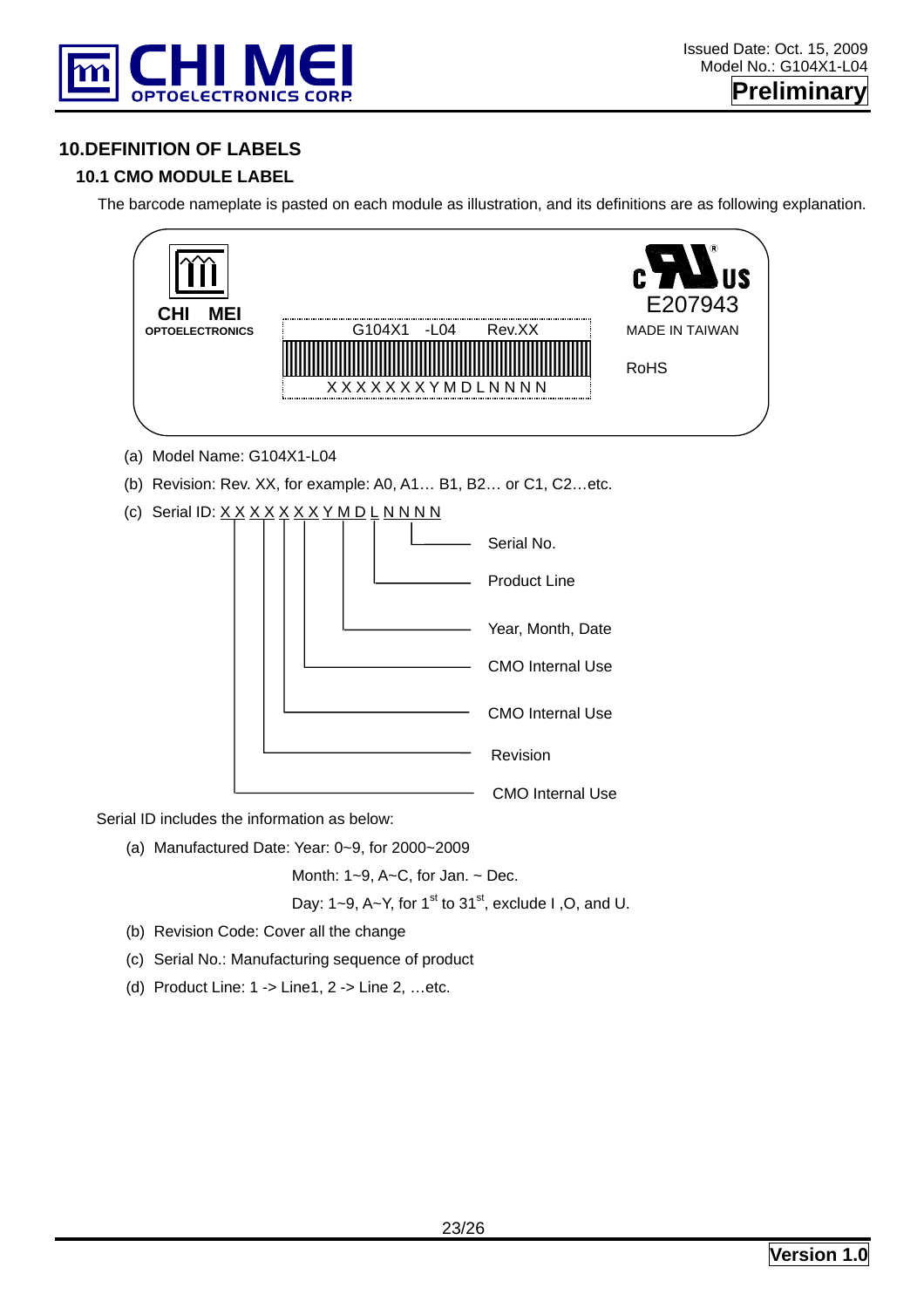

#### **11. PRECAUTIONS**

#### **11.1 ASSEMBLY AND HANDLING PRECAUTIONS**

- (1) Do not apply rough force such as bending or twisting to the module during assembly.
- (2) It is recommended to assemble or to install a module into the user's system in clean working areas. The dust and oil may cause electrical short or worsen the polarizer.
- (3) Do not apply pressure or impulse to the module to prevent the damage of LCD panel and Backlight.
- (4) Always follow the correct power-on sequence when the LCD module is turned on. This can prevent the damage and latch-up of the CMOS LSI chips.
- (5) Do not plug in or pull out the I/F connector while the module is in operation.
- (6) Do not disassemble the module.
- (7) Use a soft dry cloth without chemicals for cleaning, because the surface of polarizer is very soft and easily scratched.
- (8) Moisture can easily penetrate into LCD module and may cause the damage during operation.
- (9) High temperature or humidity may deteriorate the performance of LCD module. Please store LCD modules in the specified storage conditions.
- (10) When ambient temperature is lower than 10ºC, the display quality might be reduced. For example, the response time will become slow, and the starting voltage of backlight will be higher than that of room temperature.
- (11) Do not keep same pattern in a long period of time. It may cause image sticking on LCD.

#### **11.2 SAFETY PRECAUTIONS**

- (1) The startup voltage of a Backlight is approximately 1000 Volts. It may cause an electrical shock while assembling with the inverter. Do not disassemble the module or insert anything into the Backlight unit.
- (2) If the liquid crystal material leaks from the panel, it should be kept away from the eyes or mouth. In case of contact with hands, skin or clothes, it has to be washed away thoroughly with soap.
- (3) After the module's end of life, it is not harmful in case of normal operation and storage.

## **12. MECHANICAL CHARACTERISTICS**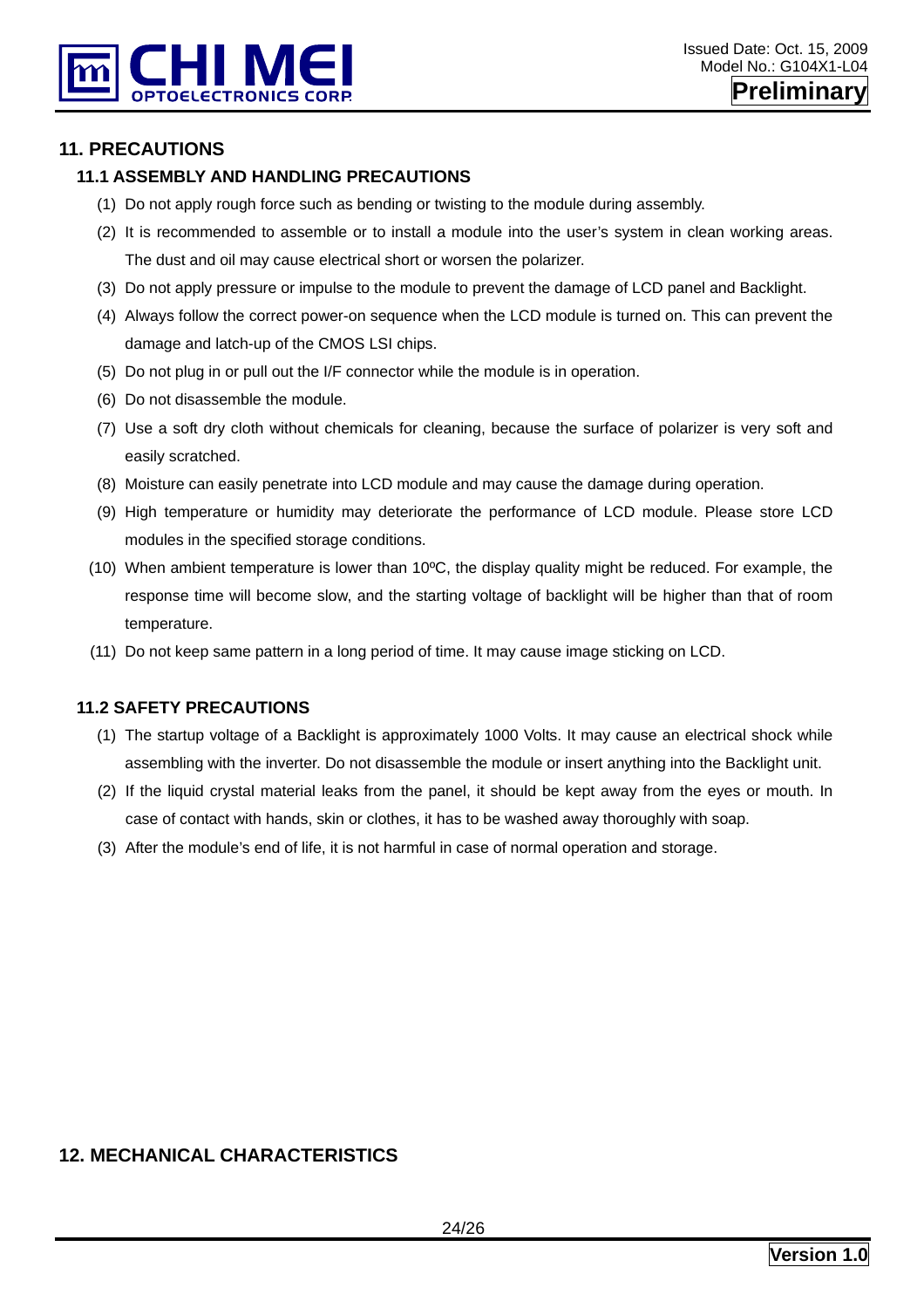